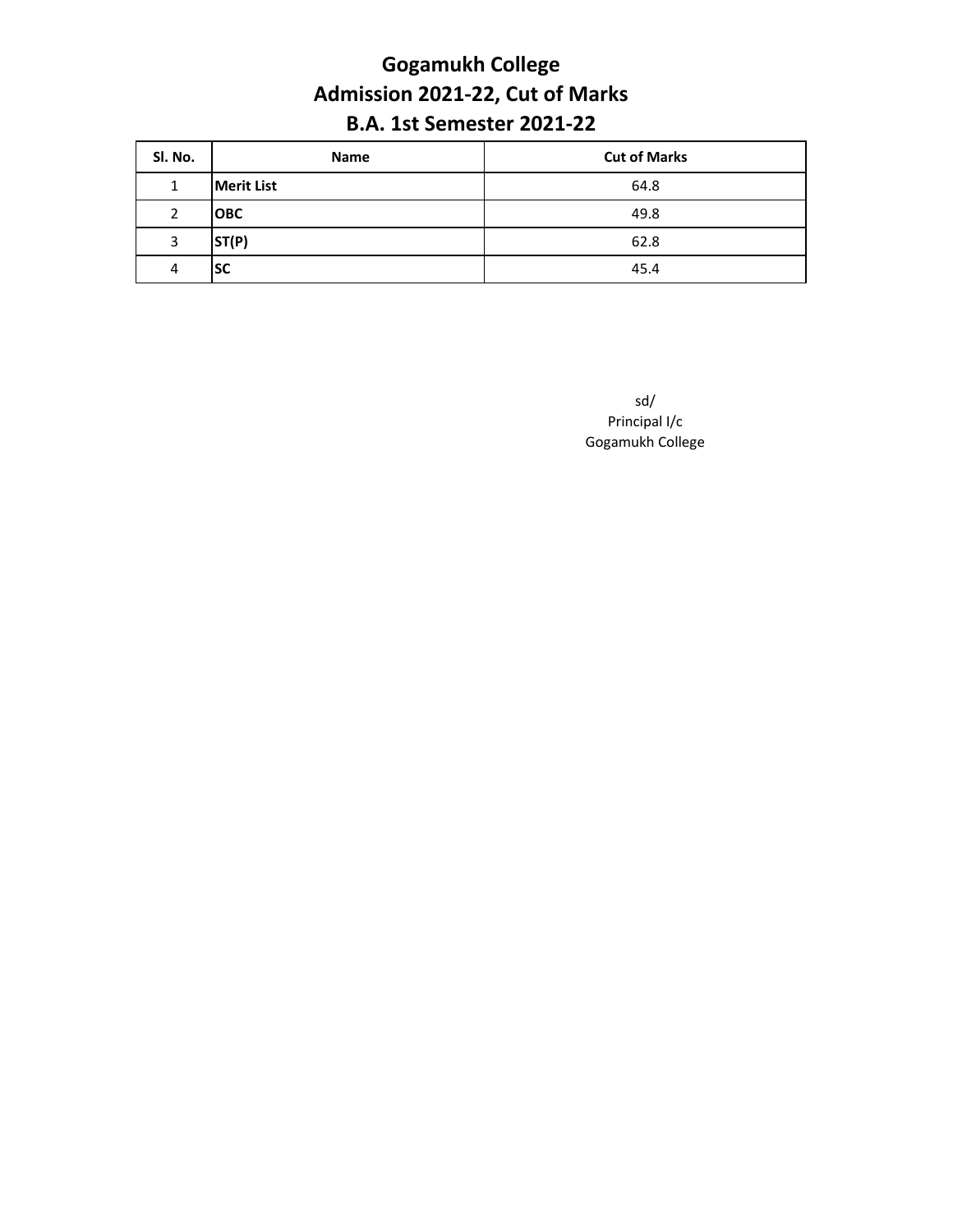## **Gogamukh College Merit List (Open Category) B.A. 1st Semester 2021-22**

| SI.<br>No.     | <b>Name</b>            | <b>Phone Number</b> | Caste          | Gender | Extra     | <b>Differently</b><br><b>Abled</b> | <b>NCC</b> | Last Exam Institute Name                | <b>Passing</b><br>Year | <b>Board</b> | (%)  |
|----------------|------------------------|---------------------|----------------|--------|-----------|------------------------------------|------------|-----------------------------------------|------------------------|--------------|------|
| $\mathbf{1}$   | SAUMYA SRIVASTAVA      | 8486809183          | <b>GENERAL</b> | Female | <b>NO</b> | NO.                                | NO.        | KENDRIYA VIDYALAYA NHPC DHEMAJI         | 2021                   | <b>CBSE</b>  | 88.6 |
| 2              | RAJNISH SONOWAL        | 6000211132          | ST(P)          | Male   | <b>NO</b> | <b>NO</b>                          | <b>NO</b>  | <b>NCD COLLEGE</b>                      | 2021                   | AHSEC        | 86   |
| 3              | <b>DHARITRI PATIR</b>  | 6000405682          | ST(P)          | Female | <b>NO</b> | NO.                                | <b>NO</b>  | <b>GOGAMUKH COLLAGE</b>                 | 2021                   | AHSEC        | 83.8 |
| $\overline{4}$ | <b>BIRENDRA DAS</b>    | 6001920358          | <b>SC</b>      | Male   | <b>NO</b> | NO.                                | <b>NO</b>  | R.K. SR SECONDARY SCHOOL                | 2021                   | AHSEC        | 81.8 |
| -5             | AKASHDEEP PHUKAN       | 6003477911          | <b>OBC</b>     | Male   | NO.       | NO.                                | <b>NO</b>  | INCD SENIOR SECONDARY SCHOOL            | 2021                   | AHSEC        | 81.8 |
| 6              | MAYA DEORI             | 8638952799          | ST(P)          | Female | <b>NO</b> | NO.                                | <b>NO</b>  | <b>GOGAMUKH HIGHER SECONDARY SCHOOL</b> | 2021                   | AHSEC        | 81.8 |
| $\overline{7}$ | <b>RAKESH DOLEY</b>    | 8876650670          | ST(P)          | Male   | <b>NO</b> | <b>NO</b>                          | <b>NO</b>  | <b>NCD SENIOR SECONDARY COLLEGE</b>     | 2021                   | AHSEC        | 81.2 |
| 8              | MALAMONI BHUYAN        | 7086809383          | <b>GENERAL</b> | Female | NO.       | NO.                                | <b>NO</b>  | IR K SR SEC SCHOOL                      | 2021                   | AHSEC        | 80.6 |
| 9              | <b>BIMAL GOYARY</b>    | 8099874853          | ST(P)          | Male   | <b>NO</b> | NO.                                | NO.        | <b>GOGAMUKH H.S SCHOOL</b>              | 2021                   | AHSEC        | 79.8 |
| 10             | JULI HAZARIKA          | 8011692968          | OBC            | Female | NO.       | <b>NO</b>                          | <b>NO</b>  | <b>R.K. SR SECONDARY SCHOOL</b>         | 2021                   | AHSEC        | 79.4 |
| 11             | KAMAL KRISHNA HAZARIKA | 9101955767          | <b>GENERAL</b> | Male   | <b>NO</b> | NO.                                | <b>NO</b>  | <b>BOGINADI H.S SCHOOL</b>              | 2021                   | AHSEC        | 79   |
| 12             | JUNTARALI MILI         | 8403801562          | ST(P)          | Female | <b>NO</b> | <b>NO</b>                          | <b>NO</b>  | UNITED TRIBAL COLLEGE                   | 2021                   | AHSEC        | 78.2 |
| 13             | SUNANDA SAIKIA         | 9394204200          | <b>OBC</b>     | Male   | NO.       | NO.                                | NO.        | IGOGAMUKH HIGHER SECONDARY SCHOOL       | 2021                   | AHSEC        | 78.2 |
| 14             | <b>MONI DEORI</b>      | 7099892431          | ST(P)          | Female | <b>NO</b> | <b>NO</b>                          | NO.        | <b>GOGAMUKH HIGHER SECONDARY SCHOOL</b> | 2021                   | AHSEC        | 78.2 |
| 15             | <b>BHOBEN PATIR</b>    | 9864468360          | ST(P)          | Male   | <b>NO</b> | NO.                                | <b>NO</b>  | IN C D JUNIOR COLLEGE                   | 2021                   | AHSEC        | 77.2 |
| 16             | HEMO KT DOLEY          | 8761052526          | ST(P)          | Male   | NO.       | NO.                                | NO.        | KARPUNPULI JUNIOR COLLEGE               | 2021                   | AHSEC        | 77   |
| 17             | KHIRUD DOLEY           | 6003692563          | ST(P)          | Male   | <b>NO</b> | <b>NO</b>                          | NO.        | IN C D SENIOR SECONDRAY SCHOOL          | 2021                   | AHSEC        | 76.6 |
| 18             | POLI BORMAN            | 8134004059          | <b>OBC</b>     | Female | <b>NO</b> | NO.                                | <b>NO</b>  | <b>GOGAMUKH GIRLS SR SEC SCHOOL</b>     | 2021                   | AHSEC        | 76.4 |
| 19             | JUNMONI KAMAN          | 6001128638          | ST(P)          | Female | <b>NO</b> | <b>NO</b>                          | <b>NO</b>  | NCD JR. COLLEGE                         | 2021                   | AHSEC        | 76.4 |
| 20             | PURNIMA DEORI          | 9854752846          | ST(P)          | Female | <b>NO</b> | NO.                                | <b>NO</b>  | GOGAMUKH HIGHER SECONDARY SCHOOL        | 2021                   | AHSEC        | 75.8 |
| 21             | KOPIRAM BASUMATARY     | 6000475283          | ST(P)          | Male   | NO.       | NO.                                | NO.        | IGOGAMUKH HS SCHOOL                     | 2021                   | AHSEC        | 75.6 |
| 22             | <b>KRISHNA DAS</b>     | 8812058048          | SC             | Female | <b>NO</b> | <b>NO</b>                          | YES        | <b>RESOLUTION ACADEMY GOGAMUKH</b>      | 2021                   | AHSEC        | 75.2 |
| 23             | <b>KRITISHNA PATIR</b> | 6901581773          | ST(P)          | Female | <b>NO</b> | NO.                                | <b>NO</b>  | <b>GOGAMUKH COLLEGE</b>                 | 2021                   | AHSEC        | 75.2 |
| 24             | <b>GAUTAM CHUTIA</b>   | 8761904496          | OBC            | Male   | <b>NO</b> | NO.                                | <b>NO</b>  | <b>GOGAMUKH COLLEGE</b>                 | 2021                   | AHSEC        | 75   |
| 25             | POMPI PATIR            | 6003735191          | ST(P)          | Female | <b>NO</b> | <b>NO</b>                          | NO.        | LOHIT PARIYA JUNIOR COLLEGE             | 2021                   | AHSEC        | 75   |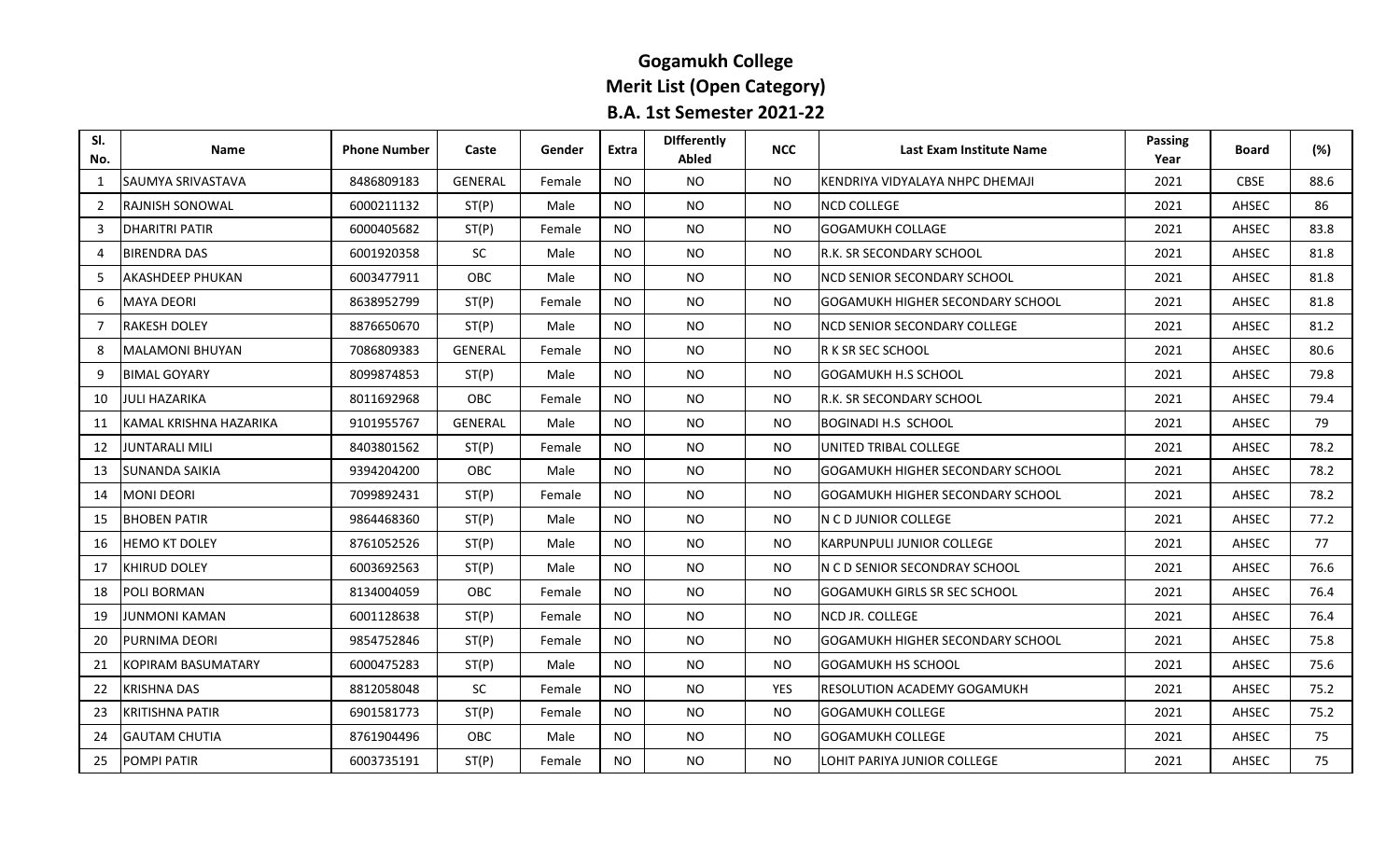| SI.<br>No. | <b>Name</b>               | <b>Phone Number</b> | Caste          | Gender | Extra     | <b>Differently</b><br>Abled | <b>NCC</b>     | Last Exam Institute Name                  | <b>Passing</b><br>Year | <b>Board</b> | (%)  |
|------------|---------------------------|---------------------|----------------|--------|-----------|-----------------------------|----------------|-------------------------------------------|------------------------|--------------|------|
| 26         | <b>RUBI PEGU</b>          | 6001072708          | ST(P)          | Female | <b>NO</b> | NO.                         | NO.            | GOGAMUKH HS SCHOOL                        | 2021                   | AHSEC        | 74.8 |
| 27         | <b>MRINALI NARZARY</b>    | 7099542689          | ST(P)          | Female | <b>NO</b> | <b>NO</b>                   | <b>NO</b>      | <b>GOGAMUKH HIGHER SECONDARY</b>          | 2021                   | AHSEC        | 74.6 |
| 28         | MODHUSMITA PEGU           | 7577048306          | ST(P)          | Female | <b>NO</b> | <b>NO</b>                   | NO.            | <b>GOGAMUKH J.R GIRLS COLLEGE</b>         | 2021                   | AHSEC        | 74.6 |
| 29         | <b>HEMA KUMARI PAYENG</b> | 7099407514          | ST(P)          | Female | <b>NO</b> | <b>NO</b>                   | NO.            | <b>NCD JR COLLEGE</b>                     | 2021                   | AHSEC        | 74.6 |
| 30         | <b>JAYAMONI BORA</b>      | 6000568731          | <b>OBC</b>     | Female | <b>NO</b> | <b>NO</b>                   | <b>NO</b>      | GOGGAMUKH H.S SCHOOL                      | 2021                   | AHSEC        | 74.6 |
| 31         | LEONARD KUMAL             | 8822002745          | <b>OBC</b>     | Male   | <b>NO</b> | <b>NO</b>                   | NO.            | GOGAMUKH HS SCHOOL                        | 2021                   | AHSEC        | 74.4 |
| 32         | USHA DEKA                 | 9394515790          | OBC            | Female | <b>NO</b> | <b>NO</b>                   | <b>NO</b>      | <b>GOGAMUKH HS SCHOOL</b>                 | 2021                   | AHSEC        | 73.6 |
| 33         | MONIKA MILI               | 6002256673          | ST(P)          | Female | <b>NO</b> | <b>NO</b>                   | <b>NO</b>      | <b>GOGAMUKH H S SCHOOL</b>                | 2021                   | AHSEC        | 73.6 |
| 34         | MINTU PATHARI             | 9954148967          | ST(P)          | Male   | <b>NO</b> | <b>NO</b>                   | <b>NO</b>      | <b>NCD COLLEGE</b>                        | 2021                   | AHSEC        | 73.6 |
| 35         | <b>NAYAN MILI</b>         | 6002116425          | ST(P)          | Male   | <b>NO</b> | NO.                         | <b>NO</b>      | NCD SENIOR SECONDARY SCHOOL               | 2021                   | AHSEC        | 73.4 |
| 36         | PRANATI BARUAH            | 8638362179          | OBC            | Female | <b>NO</b> | <b>NO</b>                   | <b>NO</b>      | <b>GOGAMUKH HS SCHOOL</b>                 | 2021                   | AHSEC        | 73.4 |
| 37         | <b>GEETASHREE DEORI</b>   | 6001692652          | ST(P)          | Female | NO.       | <b>NO</b>                   | <b>NO</b>      | GOGAMUKH HIGHER SECONDARY SCHOOL          | 2021                   | AHSEC        | 73.4 |
| 38         | CHUMPI GOGOI              | 8723828133          | <b>OBC</b>     | Female | NO.       | NO.                         | NO.            | <b>GOGAMUKH HIGHER SECONDARY SCHOOL</b>   | 2021                   | AHSEC        | 72.8 |
| 39         | <b>DIMPI PHUKAN</b>       | 9707145218          | OBC            | Female | NO.       | <b>NO</b>                   | N <sub>O</sub> | GOGAMUKH HIGHER SECONDARY SCHOOL          | 2021                   | AHSEC        | 72.8 |
| 40         | <b>FATIK BASUMATARY</b>   | 7099811840          | ST(P)          | Male   | NO.       | <b>NO</b>                   | N <sub>O</sub> | <b>KBS JUNIOR COLLEGE</b>                 | 2021                   | AHSEC        | 72.8 |
| 41         | PRAFULLA BASUMATARY       | 6003574075          | ST(P)          | Male   | NO.       | <b>NO</b>                   | <b>NO</b>      | <b>GOGAMUKH COLLEGE</b>                   | 2021                   | AHSEC        | 72.8 |
| 42         | NIRMOLA PHUYEL            | 6002969279          | <b>GENERAL</b> | Female | NO.       | <b>NO</b>                   | <b>NO</b>      | GOGOGAMUKH HIGHER SECONDARY SCHOOL        | 2021                   | AHSEC        | 72.6 |
| 43         | MOMATA HAZARIKA           | 6002904474          | ST(P)          | Female | NO.       | <b>NO</b>                   | <b>NO</b>      | GOGAMUKH HIGHER SECOUNDARY SCHOOL         | 2021                   | AHSEC        | 72.6 |
| 44         | <b>MADU WARY</b>          | 6001562876          | ST(P)          | Male   | NO.       | <b>NO</b>                   | NO.            | <b>GOGAMUKH H.S SCHOOL</b>                | 2021                   | AHSEC        | 72.6 |
| 45         | RANJILA BASUMATARY        | 7099344166          | ST(P)          | Female | NO.       | <b>NO</b>                   | NO.            | <b>GOGAMUKH COLLEGE</b>                   | 2021                   | AHSEC        | 72.6 |
| 46         | LIPIKA BORUAH             | 6002150445          | OBC            | Female | <b>NO</b> | NO.                         | <b>NO</b>      | <b>GOGAMUKH HIGHER SCONDARY</b>           | 2021                   | AHSEC        | 72.4 |
| 47         | PRANJAL BASUMATARY        | 9707722481          | ST(P)          | Male   | NO.       | <b>NO</b>                   | <b>NO</b>      | <b>GOGAMUKH H.S SCHOOL</b>                | 2021                   | AHSEC        | 72.4 |
| 48         | MANJURAM KUMBANG          | 6003701147          | ST(P)          | Male   | <b>NO</b> | <b>NO</b>                   | <b>NO</b>      | GOGAMUKH HIGHER SECONDARY SCHOOL          | 2021                   | AHSEC        | 72.2 |
| 49         | REAIA RANI RAY            | 7578020472          | OBC            | Female | <b>NO</b> | NO.                         | <b>NO</b>      | <b>GOGAMUKH HS SCHOOL</b>                 | 2021                   | AHSEC        | 72   |
| -50        | DIMPI BORAH               | 9954305637          | OBC            | Female | <b>NO</b> | <b>NO</b>                   | <b>NO</b>      | <b>GOGAMUKH HS SCHOOL</b>                 | 2021                   | AHSEC        | 72   |
| 51         | <b>JURI PANYANG</b>       | 9678100116          | ST(P)          | Female | NO.       | NO.                         | NO.            | RENGAM SUBANSIRI SENIOR SECONADARY SCHOOL | 2021                   | AHSEC        | 71.8 |
| 52         | <b>BOBEN DOLEY</b>        | 6002521024          | ST(P)          | Male   | <b>NO</b> | NO.                         | NO.            | GOGAMUKH HIGHER SECONDARY                 | 2021                   | AHSEC        | 71.8 |
| 53         | KONBHONI DAWO             | 8473007611          | ST(P)          | Female | NO.       | NO.                         | NO.            | <b>SISI JUNIOR COLLEE</b>                 | 2021                   | AHSEC        | 71.6 |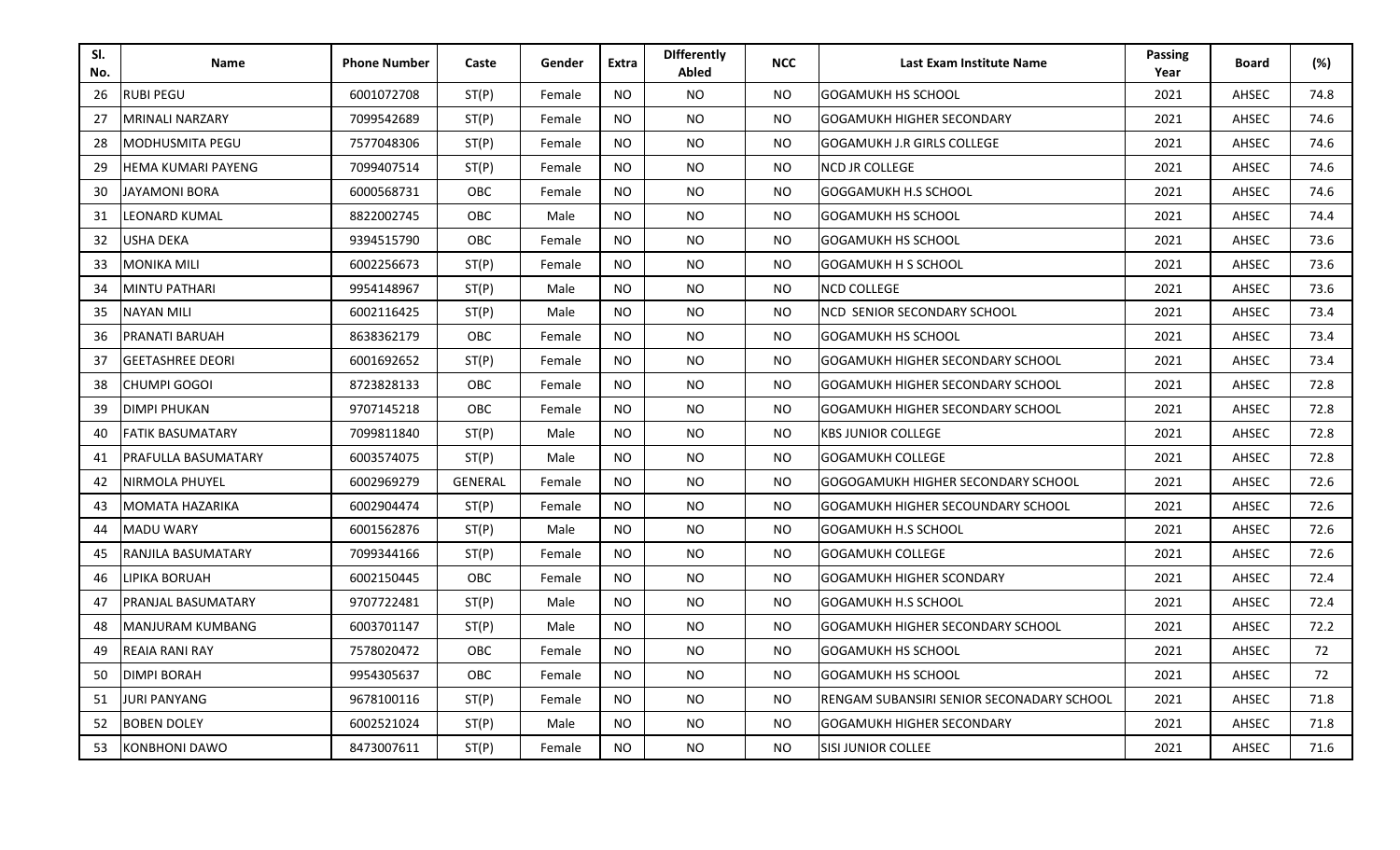| SI.<br>No. | <b>Name</b>               | <b>Phone Number</b> | Caste          | Gender | Extra     | <b>Differently</b><br>Abled | <b>NCC</b> | Last Exam Institute Name                | <b>Passing</b><br>Year | <b>Board</b> | (%)  |
|------------|---------------------------|---------------------|----------------|--------|-----------|-----------------------------|------------|-----------------------------------------|------------------------|--------------|------|
| 54         | <b>BIDYA SAIKIA</b>       | 9678503407          | <b>OBC</b>     | Female | <b>NO</b> | NO.                         | NO.        | GOGAMUKH HIGHER SECONDARY SCHOOL        | 2021                   | AHSEC        | 71.6 |
| 55         | LAKHIMAI BASUMATARY       | 8812064555          | ST(P)          | Female | <b>NO</b> | <b>NO</b>                   | <b>NO</b>  | GOGAMUKH COLLEGE                        | 2021                   | AHSEC        | 71.4 |
| 56         | <b>BHARATI BORUAH</b>     | 9864643399          | OBC            | Female | <b>NO</b> | <b>NO</b>                   | <b>NO</b>  | R K SR SEC SCHOOL                       | 2021                   | AHSEC        | 71.4 |
| 57         | SABITA BORAH              | 9394708348          | OBC            | Female | <b>NO</b> | NO.                         | NO.        | GOGAMUKH HS SCHOOL                      | 2021                   | AHSEC        | 71.2 |
| 58         | SANJILA BASUMATARY        | 9864483550          | ST(P)          | Female | <b>NO</b> | <b>NO</b>                   | <b>NO</b>  | GOGAMUKH COLLEGE                        | 2021                   | AHSEC        | 71.2 |
| 59         | MONIKA BORDOLOI           | 7086843049          | ST(P)          | Female | <b>NO</b> | NO.                         | NO.        | GOGAMUKH HIGHER SCONDARY                | 2021                   | AHSEC        | 71.2 |
| 60         | UTPAL HAZARIKA            | 9365706228          | <b>GENERAL</b> | Male   | <b>NO</b> | <b>NO</b>                   | <b>NO</b>  | <b>GOGAMUKH H.S</b>                     | 2021                   | AHSEC        | 71   |
| 61         | MOMI BORAH                | 9395437086          | OBC            | Female | <b>NO</b> | <b>NO</b>                   | <b>NO</b>  | GOGAMUKH GIRL'S SENIOR SECONDARY SCHOOL | 2021                   | AHSEC        | 70.8 |
| 62         | PABITRA HAZARIKA          | 9864182391          | <b>GENERAL</b> | Male   | <b>NO</b> | <b>NO</b>                   | <b>NO</b>  | <b>R.K JUNOOR COLLEGE</b>               | 2021                   | AHSEC        | 70.6 |
| -63        | DIPMALA SHARMA            | 7896961838          | <b>GENERAL</b> | Female | <b>NO</b> | NO.                         | <b>NO</b>  | <b>GOGAMUKH HIGHER SECONDARY SCHOOL</b> | 2021                   | AHSEC        | 70.6 |
| 64         | TARA SAHU                 | 6900420452          | OBC            | Female | NO.       | <b>NO</b>                   | <b>NO</b>  | <b>GOGAMUKH HS SCHOOL</b>               | 2021                   | AHSEC        | 70.4 |
| 65         | DIPAMONI KAMAN            | 8822396106          | ST(P)          | Female | NO.       | <b>NO</b>                   | NO.        | N.C.D. COLLEGE                          | 2021                   | AHSEC        | 70.4 |
| 66         | <b>MANASHI MISSONG</b>    | 8473993356          | ST(P)          | Female | NO.       | NO.                         | NO.        | MACHKHOWA HIGHER SECONDARY SCHOOL       | 2021                   | AHSEC        | 70.4 |
| -67        | PRONAMIKA GAM             | 8638907047          | ST(P)          | Female | NO.       | <b>NO</b>                   | <b>NO</b>  | GOGAMUKH HIGHER SECONDARY SCHOOL        | 2021                   | AHSEC        | 70.4 |
| 68         | <b>BONAMALI CHUTIA</b>    | 7896963352          | <b>OBC</b>     | Male   | NO.       | <b>NO</b>                   | <b>NO</b>  | IN.C.D COLLEGE                          | 2021                   | AHSEC        | 70.4 |
| 69         | ILISHA SWARGIARY          | 9394204874          | ST(P)          | Female | NO.       | <b>NO</b>                   | <b>NO</b>  | <b>GOGAMUKH HIGHER SCONDARY</b>         | 2021                   | AHSEC        | 70.2 |
| 70         | TRISHNA BORAH             | 9954995438          | OBC            | Female | NO.       | <b>NO</b>                   | <b>NO</b>  | <b>HOWAJAN H S SCHOOL</b>               | 2021                   | AHSEC        | 70.2 |
| 71         | PRIYA SAHU                | 9395108623          | OBC            | Female | NO.       | <b>NO</b>                   | <b>NO</b>  | GOGAMUKH HIGHER SECONDARY SCHOOL        | 2021                   | AHSEC        | 70   |
| 72         | DINESH DOLEY              | 7576026522          | ST(P)          | Male   | NO.       | <b>NO</b>                   | NO.        | <b>GOGAMUKH HS SCHOOL</b>               | 2021                   | AHSEC        | 70   |
| 73         | <b>SUNMONI PEGU</b>       | 9395186385          | ST(P)          | Female | NO.       | <b>NO</b>                   | NO.        | <b>GOGAMUKH HIGHER SECONDARY SCHOOL</b> | 2021                   | AHSEC        | 70   |
| 74         | JAYANTI SWARGIARY         | 8472969945          | ST(P)          | Female | <b>NO</b> | NO.                         | <b>NO</b>  | SILAPATHAR UTOPAIN ACADEMY              | 2021                   | AHSEC        | 70   |
| 75         | MOMI KUMARI DEKA          | 9394061122          | OBC            | Female | NO.       | <b>NO</b>                   | NO.        | DHAKUAKHANA COLLEGE                     | 2021                   | AHSEC        | 70   |
| 76         | SWAPNA JYOTI KHANIKAR     | 8822437012          | OBC            | Male   | NO.       | <b>NO</b>                   | <b>NO</b>  | <b>GOGAMUKH COLLAGE</b>                 | 2021                   | AHSEC        | 69.8 |
| 77         | RAJMONI KAMAN             | 9394708406          | ST(P)          | Female | <b>NO</b> | NO.                         | <b>NO</b>  | NCD JR. COLLEGE                         | 2021                   | AHSEC        | 69.8 |
| 78         | KRISHNA MANI BARHAI       | 9954365019          | <b>OBC</b>     | Female | <b>NO</b> | <b>NO</b>                   | <b>NO</b>  | <b>GOGAMUKH HS SCHOOL</b>               | 2021                   | AHSEC        | 69.8 |
| 79         | <b>DHURBA JYOTI DEORI</b> | 9707145789          | ST(P)          | Male   | NO.       | NO.                         | NO.        | <b>GOGAMUKH COLLEGE</b>                 | 2021                   | AHSEC        | 69.8 |
| 80         | PURNIMA CHANDA            | 6001104625          | <b>GENERAL</b> | Female | <b>NO</b> | NO.                         | NO.        | GOGAMUKH HS SCHOOL                      | 2021                   | AHSEC        | 69.6 |
| 81         | <b>MOHAN THAPA</b>        | 9954408476          | OBC            | Male   | NO.       | NO.                         | NO.        | <b>RESOLUTION ACADEMY</b>               | 2021                   | AHSEC        | 69.6 |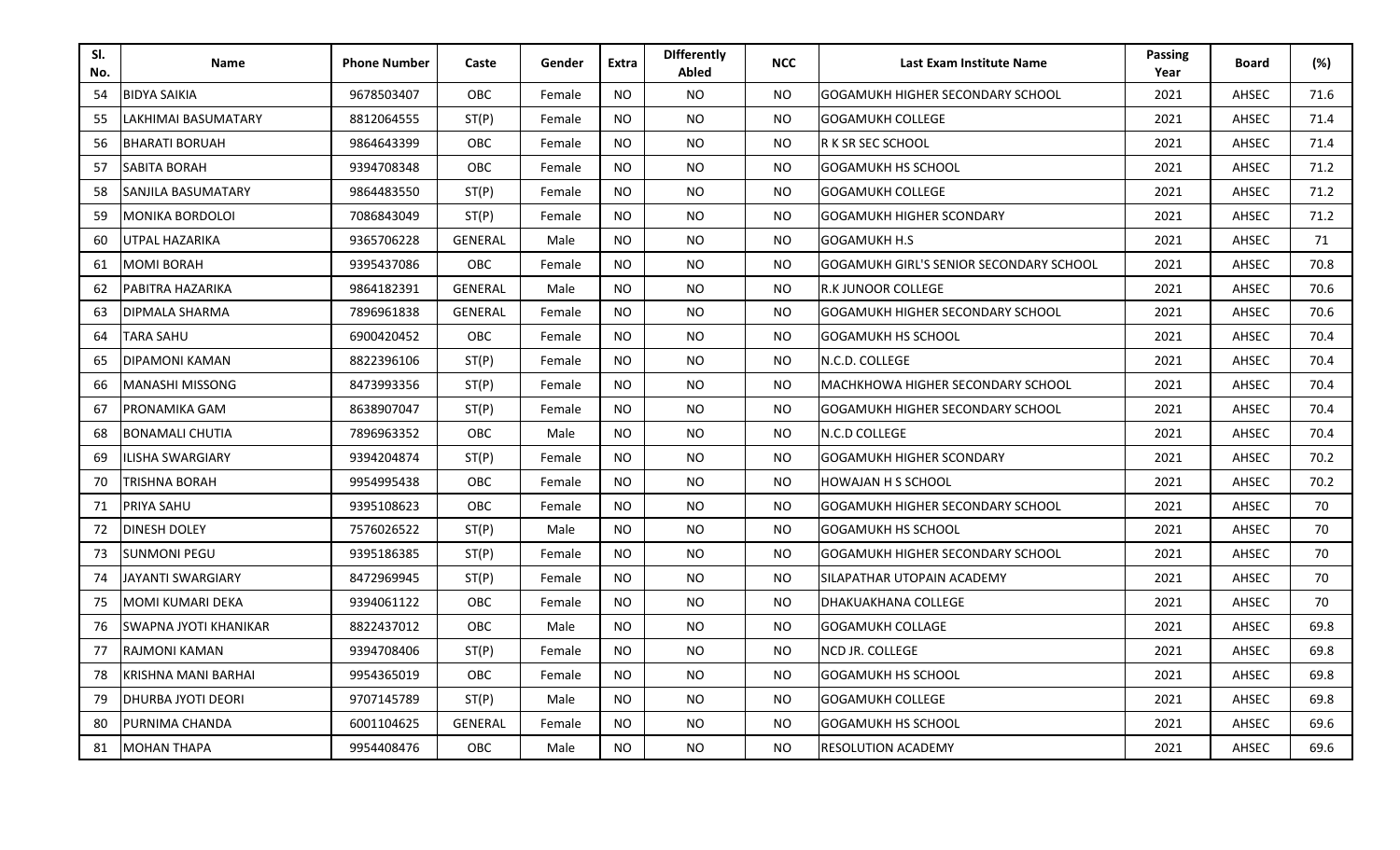| SI.<br>No. | Name                      | <b>Phone Number</b> | Caste      | Gender | <b>Extra</b> | <b>Differently</b><br>Abled | <b>NCC</b>     | Last Exam Institute Name                 | <b>Passing</b><br>Year | <b>Board</b> | (%)  |
|------------|---------------------------|---------------------|------------|--------|--------------|-----------------------------|----------------|------------------------------------------|------------------------|--------------|------|
| 82         | <b>SUBAL PEGU</b>         | 6002450289          | ST(P)      | Male   | <b>NO</b>    | <b>NO</b>                   | <b>NO</b>      | MINGMANG SENIOR SECONDARY SCHOOL         | 2021                   | AHSEC        | 69.6 |
| 83         | <b>BOIBHAV KAKATI</b>     | 8822053524          | <b>OBC</b> | Male   | <b>NO</b>    | <b>NO</b>                   | NO.            | GOGAMUKH HIGHER SECONDARY SCHOOL         | 2021                   | AHSEC        | 69.4 |
| 84         | <b>GOMSIRI DOLEY</b>      | 9394520187          | ST(P)      | Male   | <b>NO</b>    | NO.                         | NO.            | <b>GOGAMUKH COLLEGE</b>                  | 2021                   | AHSEC        | 69.4 |
| 85         | AMARJYOTI PATIR           | 6002660094          | ST(P)      | Male   | <b>NO</b>    | NO                          | <b>NO</b>      | OBONORI KARPUNPULI SR SECONDARY SCHOOL   | 2021                   | AHSEC        | 69.4 |
| 86         | <b>BHONIMAI PERMEY</b>    | 7638895780          | ST(P)      | Female | <b>NO</b>    | <b>NO</b>                   | <b>NO</b>      | UNITED TRIBAL COLLEGE                    | 2021                   | AHSEC        | 69.4 |
| 87         | MODHUSMITA DOLEY          | 9395348299          | ST(P)      | Female | <b>NO</b>    | <b>NO</b>                   | <b>NO</b>      | <b>NCD JUNIOR COLLEGE</b>                | 2021                   | AHSEC        | 69.2 |
| 88         | JYOTIKA CHETIA            | 9395438564          | OBC        | Female | <b>NO</b>    | <b>NO</b>                   | <b>NO</b>      | <b>GOGAMUKH HS SCHOOL</b>                | 2021                   | AHSEC        | 69.2 |
| 89         | PRANJAL CHETIA            | 9395319710          | OBC        | Male   | <b>NO</b>    | <b>NO</b>                   | <b>NO</b>      | <b>GOGAMUKH HIGHER SECONDARY SCHOOL</b>  | 2021                   | AHSEC        | 69.2 |
| 90         | JAYATRI PANYANG           | 6001135894          | ST(P)      | Female | NO.          | NO.                         | NO.            | <b>GOGAMUKH HS SCHOOL</b>                | 2021                   | AHSEC        | 69.2 |
| 91         | <b>DEBOJIT TAID</b>       | 9359044067          | ST(P)      | Male   | NO.          | <b>NO</b>                   | NO.            | MADHYA SUBANSIRI SENIOR SECONDARY SCHOOL | 2021                   | AHSEC        | 69   |
| 92         | MAMU BORAH                | 8011437332          | <b>OBC</b> | Female | <b>NO</b>    | NO.                         | <b>NO</b>      | <b>GOGAMUKH HS SCHOOL</b>                | 2021                   | AHSEC        | 69   |
| 93         | <b>EMOTI GOAYRY</b>       | 7099690853          | ST(P)      | Female | <b>NO</b>    | <b>NO</b>                   | <b>NO</b>      | <b>GOGAMUKH HS SCHOOL</b>                | 2021                   | AHSEC        | 69   |
| 94         | <b>BABU GOHAIN</b>        | 7099542596          | OBC        | Male   | <b>NO</b>    | <b>NO</b>                   | <b>NO</b>      | <b>GHILAMARA NORTH BANK COLLEGE</b>      | 2021                   | AHSEC        | 68.8 |
| 95         | SUSMITA PATIR             | 9395059715          | ST(P)      | Female | NO.          | NO.                         | NO.            | GOGAMUKH HIGHER SECONDARY SCHOOL         | 2021                   | AHSEC        | 68.8 |
| 96         | PADMA DOLEY               | 9707722206          | ST(P)      | Male   | NO.          | <b>NO</b>                   | NO.            | <b>GOGAMUKH H.S SCHOOL</b>               | 2021                   | AHSEC        | 68.8 |
| 97         | <b>ANKURJYOTI SONOWAL</b> | 6000450290          | ST(P)      | Male   | NO.          | <b>NO</b>                   | <b>NO</b>      | <b>GOGAMUKH COLLEGE</b>                  | 2021                   | AHSEC        | 68.8 |
| 98         | TUTUMONI SAIKIA           | 7896387075          | <b>OBC</b> | Female | NO.          | <b>NO</b>                   | N <sub>O</sub> | <b>GOGAMUKH HS SCHOOL</b>                | 2021                   | AHSEC        | 68.6 |
| 99         | JOYA PEGU                 | 9394204014          | ST(P)      | Female | NO.          | <b>NO</b>                   | NO.            | GOGAMUKH HIGHER SECONDARY SCHOOL         | 2021                   | AHSEC        | 68.4 |
| 100        | JOTIN DOLEY               | 8011328032          | ST(P)      | Male   | NO.          | <b>NO</b>                   | <b>NO</b>      | N C D SENIOR SECONDARY SCHOOL            | 2021                   | AHSEC        | 68.4 |
| 101        | DEVI QUEEN PEGU           | 6002699714          | ST(P)      | Female | NO.          | NO.                         | NO.            | KEKURI SENIOR SECONDARY SCHOOL           | 2021                   | AHSEC        | 68.2 |
| 102        | <b>SUSILA BORO</b>        | 7086871966          | ST(P)      | Female | NO.          | NO.                         | NO.            | <b>GOGAMUKH COLLEGE</b>                  | 2021                   | AHSEC        | 68.2 |
| 103        | <b>RUPMONI KULI</b>       | 9707722653          | ST(P)      | Female | NO.          | NO.                         | NO.            | <b>GOGAMUKH COLLEGE</b>                  | 2021                   | AHSEC        | 68.2 |
| 104        | LAKHIMAI CHUTIA           | 8822012419          | OBC        | Female | NO.          | <b>NO</b>                   | <b>NO</b>      | <b>GOGAMUKH HIGHER SECONDARY</b>         | 2021                   | AHSEC        | 68.2 |
| 105        | <b>SIMON KUMAL</b>        | 8473048624          | ST(P)      | Male   | <b>NO</b>    | <b>NO</b>                   | <b>NO</b>      | <b>GOGAMUKH HS SCHOOL</b>                | 2021                   | AHSEC        | 68.2 |
| 106        | PRIYANKA DOLEY            | 6000495816          | ST(P)      | Female | <b>NO</b>    | <b>NO</b>                   | <b>NO</b>      | <b>GOGAMUKH HS SCHOOL</b>                | 2021                   | AHSEC        | 68   |
| 107        | <b>DULU MISONG</b>        | 9365067900          | ST(P)      | Male   | NO.          | NO.                         | NO.            | GOGAMUKH HS SCHOOL                       | 2021                   | AHSEC        | 68   |
| 108        | <b>BORSHA DOLEY</b>       | 9365102551          | ST(P)      | Female | NO.          | NO.                         | NO.            | GOGAMUKH HS SCHOOL                       | 2021                   | AHSEC        | 68   |
| 109        | SANKARJYOTI BORGOHAIN     | 6000199767          | <b>OBC</b> | Male   | NO.          | NO.                         | NO.            | GOGAMUKH HIGHER SECONDARY                | 2021                   | AHSEC        | 67.8 |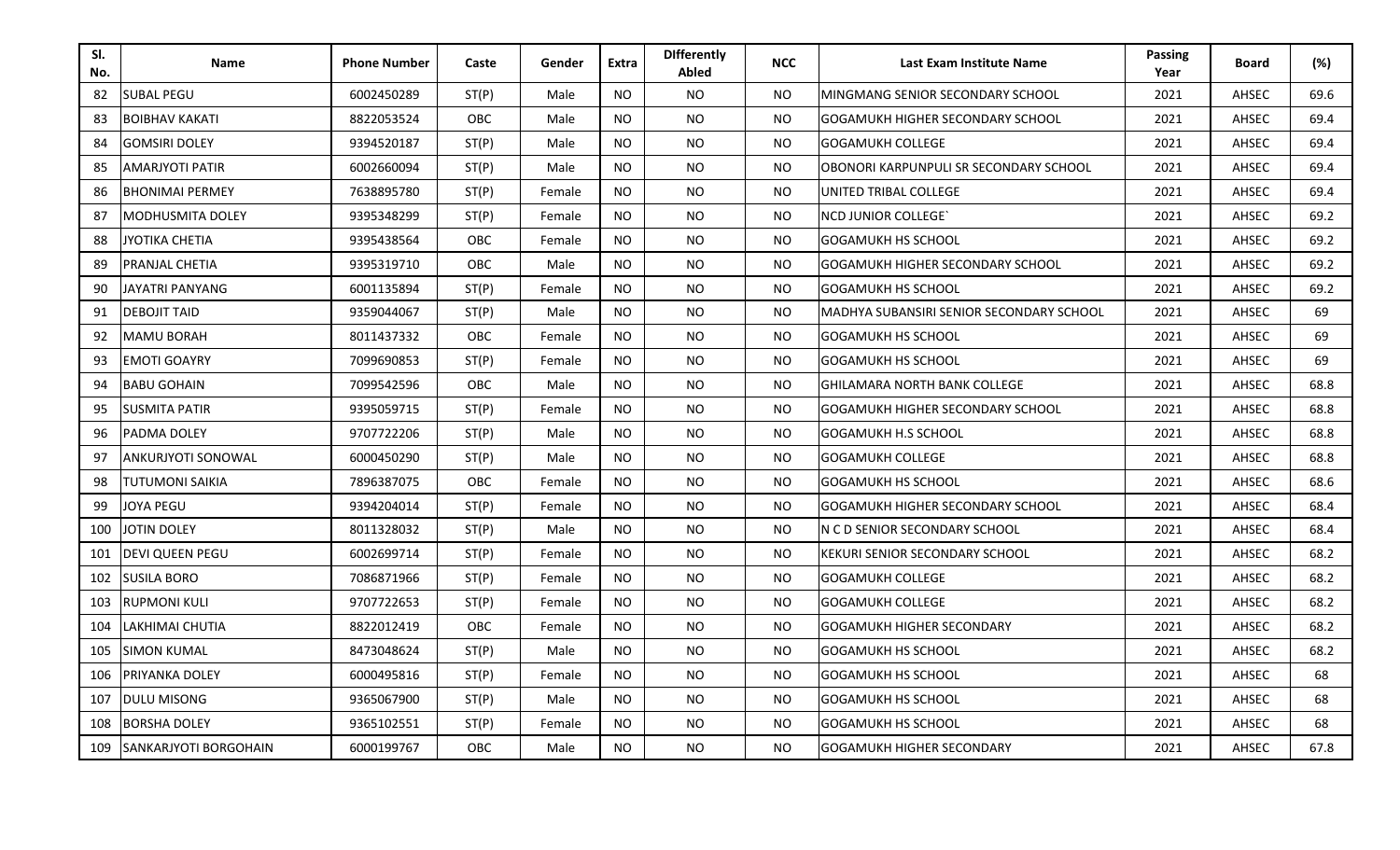| SI.<br>No. | <b>Name</b>         | <b>Phone Number</b> | Caste      | Gender | <b>Extra</b>   | <b>Differently</b><br>Abled | <b>NCC</b> | Last Exam Institute Name                   | <b>Passing</b><br>Year | <b>Board</b> | (%)   |
|------------|---------------------|---------------------|------------|--------|----------------|-----------------------------|------------|--------------------------------------------|------------------------|--------------|-------|
| 110        | PRIYASHREE GOGOI    | 8099941601          | OBC        | Female | <b>NO</b>      | <b>NO</b>                   | <b>NO</b>  | <b>NORTH BANK COLLEGE</b>                  | 2021                   | AHSEC        | 67.8  |
| 111        | <b>DIPIKA TAKU</b>  | 6001009622          | ST(P)      | Female | <b>NO</b>      | NO.                         | <b>NO</b>  | N.C.D. COLLEGE                             | 2021                   | AHSEC        | 67.8  |
| 112        | SARIDA BASUMATARY   | 9954199213          | ST(P)      | Female | <b>NO</b>      | <b>NO</b>                   | NO.        | MADHYA MINGMANG BETBARI JR SECONDARY SCHOO | 2021                   | AHSEC        | 67.8  |
| 113        | KALPANA PEGU        | 6000427902          | ST(P)      | Female | <b>NO</b>      | <b>NO</b>                   | <b>NO</b>  | OBONORI KARPUNPULI SR SECONDARY SCHOOL     | 2021                   | AHSEC        | 67.6  |
| 114        | ANJUMONI PEGU       | 9678288275          | ST(P)      | Female | <b>NO</b>      | NO.                         | <b>NO</b>  | <b>GOGAMUKH HIGHER SECONDARY SCHOOL</b>    | 2021                   | AHSEC        | 67.6  |
| 115        | POBITRA MUCHAHARY   | 9954148877          | ST(P)      | Male   | <b>NO</b>      | <b>NO</b>                   | <b>NO</b>  | <b>GOGAMUKH COLLEGE</b>                    | 2021                   | AHSEC        | 67.6  |
| 116        | PRIYA MILI          | 8403904983          | ST(P)      | Female | <b>NO</b>      | <b>NO</b>                   | <b>NO</b>  | <b>GOGAMUKH HS SCHOOL</b>                  | 2021                   | AHSEC        | 67.6  |
| 117        | MOMPI CHANGMAI      | 9864853855          | OBC        | Female | <b>NO</b>      | <b>NO</b>                   | <b>NO</b>  | <b>GOGAMUKH COLLEGE</b>                    | 2021                   | AHSEC        | 67.6  |
| 118        | JUNU BASUMATARY     | 8011674353          | ST(P)      | Female | NO.            | <b>NO</b>                   | <b>NO</b>  | <b>GOGAMUKH COLLEGE</b>                    | 2021                   | AHSEC        | 67.6  |
| 119        | SANGITA DEORI       | 8571967683          | ST(P)      | Female | NO.            | NO.                         | <b>NO</b>  | <b>GOGAMUKH HIGHER SECONDARY SCHOOL</b>    | 2021                   | AHSEC        | 67.6  |
| 120        | URMILA BASUMATARY   | 9707379304          | ST(P)      | Female | NO.            | <b>NO</b>                   | <b>NO</b>  | BORDOLONI CENTRAL SENIOR SECONDARY SCHOOL  | 2021                   | AHSEC        | 67.49 |
| 121        | ANUP SONOWAL        | 6001778770          | ST(P)      | Male   | <b>NO</b>      | <b>NO</b>                   | <b>NO</b>  | SUBANSIRI SENIOR SECONDARY SCHOOL          | 2021                   | AHSEC        | 67.4  |
| 122        | <b>BABY DAS</b>     | 6001997174          | <b>SC</b>  | Female | <b>NO</b>      | <b>NO</b>                   | <b>NO</b>  | <b>GOGAMUKH HIGHER SECONDARY SCHOOL</b>    | 2021                   | AHSEC        | 67.4  |
| 123        | PRIYANKA CHUTIA     | 9395257407          | <b>OBC</b> | Female | NO.            | <b>NO</b>                   | <b>NO</b>  | LAKHIMPUR GIRLS COLLEGE                    | 2021                   | AHSEC        | 67.4  |
| 124        | <b>MANASH DAS</b>   | 6901387901          | <b>SC</b>  | Male   | <b>NO</b>      | <b>NO</b>                   | <b>NO</b>  | <b>GOGAMUKH HIGHER SECONDARY SCHOOL</b>    | 2021                   | AHSEC        | 67.4  |
| 125        | MANURANJAN MILI     | 9021266818          | ST(P)      | Male   | NO.            | <b>NO</b>                   | <b>NO</b>  | <b>GOGAMUKH SECONDARY SCHOOL</b>           | 2021                   | AHSEC        | 67.4  |
| 126        | LAKHE NEWAR         | 9104797319          | <b>OBC</b> | Male   | NO.            | <b>NO</b>                   | <b>NO</b>  | <b>GOGAMUKH HS SCHOOL</b>                  | 2021                   | AHSEC        | 67.4  |
| 127        | MONITA BASUMATARY   | 7635919654          | ST(P)      | Female | NO.            | <b>NO</b>                   | <b>NO</b>  | <b>KBS JR COLLEGE</b>                      | 2021                   | AHSEC        | 67.2  |
| 128        | <b>RUHIT PATIR</b>  | 8099697494          | ST(P)      | Male   | <b>NO</b>      | <b>NO</b>                   | <b>NO</b>  | <b>GHILAMARA HD SCHOOL</b>                 | 2021                   | AHSEC        | 67    |
| 129        | ENJILINA MUCHAHARY  | 7637951366          | ST(P)      | Female | <b>NO</b>      | NO.                         | <b>NO</b>  | <b>GOGAMUKH HIGHER SECONDARY</b>           | 2021                   | AHSEC        | 67    |
| 130        | GAGAN DAIMARY       | 6002999918          | ST(P)      | Male   | <b>NO</b>      | NO.                         | <b>NO</b>  | <b>GOGAMUKH HS SCHOOL</b>                  | 2021                   | AHSEC        | 66.8  |
| 131        | MANAVJYOTI PEGU     | 6003008229          | ST(P)      | Male   | <b>NO</b>      | NO.                         | <b>NO</b>  | UNITED TRIBAL COLLEGE                      | 2021                   | AHSEC        | 66.6  |
| 132        | RUPJYOTI CHINTEY    | 6003069037          | ST(P)      | Male   | <b>NO</b>      | <b>NO</b>                   | <b>NO</b>  | SUBANSIRI SENIOR SECONDARY SCHOOL          | 2021                   | AHSEC        | 66.6  |
| 133        | DON BURAGOHAIN      | 9395594286          | OBC        | Male   | <b>NO</b>      | NO.                         | <b>NO</b>  | <b>GOGAMUKH HS SCHOOL</b>                  | 2021                   | AHSEC        | 66.4  |
| 134        | DHRUPJYOTI DOLEY    | 9395034105          | ST(P)      | Female | <b>NO</b>      | <b>NO</b>                   | <b>NO</b>  | A S D SENIOR SECONDARY SCHOOL              | 2021                   | AHSEC        | 66.4  |
| 135        | SATYANATH MILI      | 6003508105          | ST(P)      | Male   | NO.            | NO.                         | <b>NO</b>  | <b>RK JR COLLEGE</b>                       | 2021                   | AHSEC        | 66.4  |
| 136        | <b>BHOGUL MEDAK</b> | 7629959379          | ST(P)      | Male   | NO.            | <b>NO</b>                   | <b>NO</b>  | RENGAM SUBANSIRI SENIOR SECONDARY SCHOOL   | 2021                   | AHSEC        | 66.2  |
| 137        | <b>CHARAN DOLEY</b> | 6000372006          | ST(P)      | Male   | N <sub>O</sub> | <b>NO</b>                   | <b>NO</b>  | MINGMANG SR. SECONDARY SCHOOL              | 2021                   | AHSEC        | 66.2  |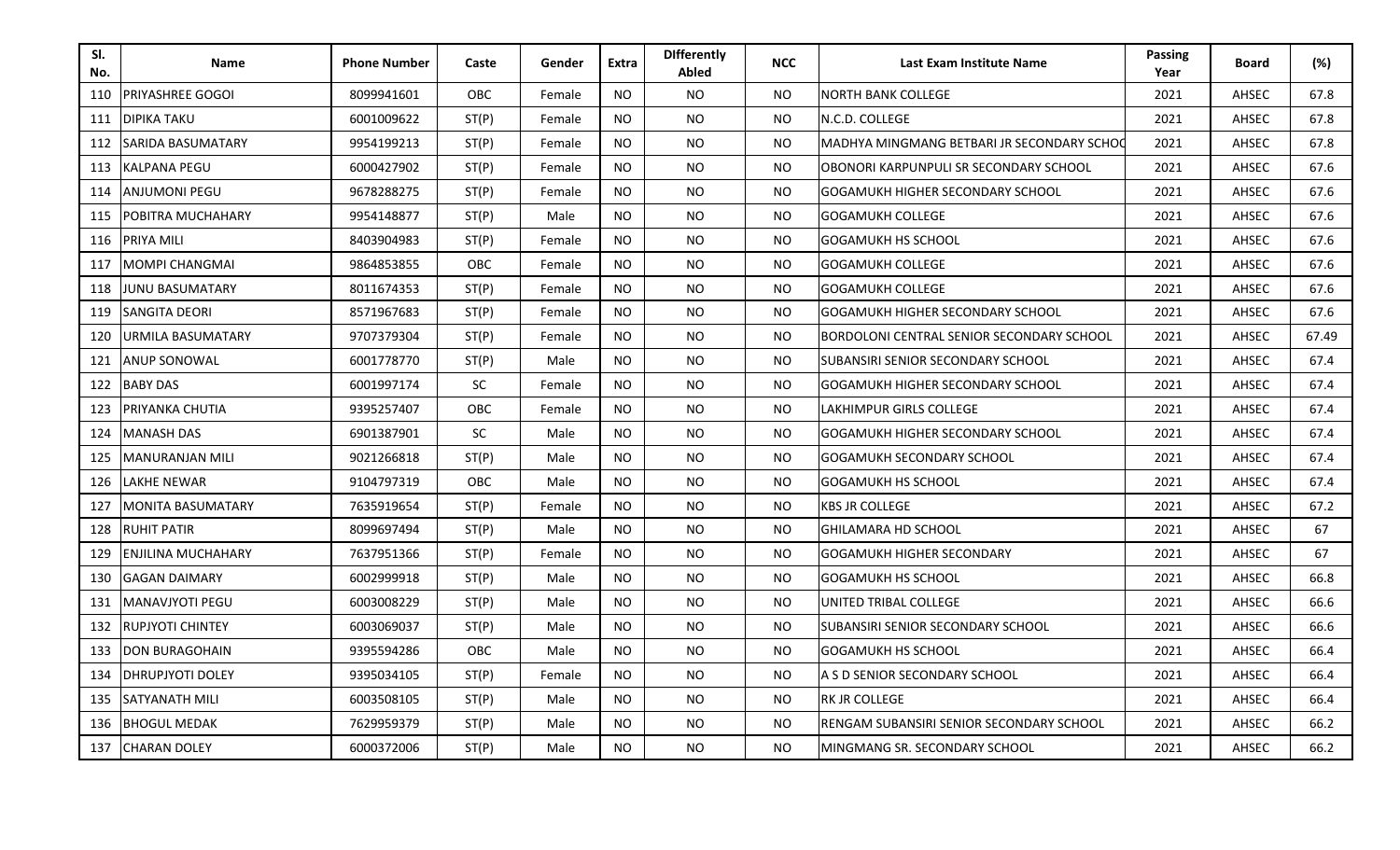| SI.<br>No. | <b>Name</b>              | <b>Phone Number</b> | Caste          | Gender | <b>Extra</b> | <b>Differently</b><br>Abled | <b>NCC</b> | Last Exam Institute Name                  | <b>Passing</b><br>Year | <b>Board</b> | (%)  |
|------------|--------------------------|---------------------|----------------|--------|--------------|-----------------------------|------------|-------------------------------------------|------------------------|--------------|------|
| 138        | <b>SUN MONI DEKA</b>     | 8011407438          | OBC            | Female | <b>NO</b>    | <b>NO</b>                   | <b>NO</b>  | <b>GOGAMUKH HS SCHOOL</b>                 | 2021                   | AHSEC        | 66.2 |
| 139        | <b>TULSI PEGU</b>        | 9707612768          | ST(P)          | Male   | <b>NO</b>    | <b>NO</b>                   | <b>NO</b>  | <b>GOGAMUKH HIGHER SECONDARY SCHOOL</b>   | 2021                   | AHSEC        | 66   |
| 140        | <b>DIPIKA PAIT</b>       | 8099822867          | ST(P)          | Female | <b>NO</b>    | <b>NO</b>                   | <b>NO</b>  | <b>NCD SR SEC SCHOOL</b>                  | 2021                   | AHSEC        | 65.8 |
| 141        | <b>NAMITA TAID</b>       | 7638803581          | ST(P)          | Female | <b>NO</b>    | <b>NO</b>                   | <b>NO</b>  | IRENGAM SUBANSIRI SENIOR SECONDARY SCHOOL | 2021                   | AHSEC        | 65.8 |
| 142        | <b>KHAGEN PEGU</b>       | 6002398027          | ST(P)          | Male   | <b>NO</b>    | <b>NO</b>                   | <b>NO</b>  | <b>SUBANSIRI COLLEGE</b>                  | 2021                   | AHSEC        | 65.8 |
| 143        | <b>SUMAN CHETRY</b>      | 9395099141          | OBC            | Male   | <b>NO</b>    | <b>NO</b>                   | <b>NO</b>  | <b>GOGAMUKH HIGHER SECONDARY SCHOOL</b>   | 2021                   | AHSEC        | 65.8 |
| 144        | <b>TULON ROY</b>         | 6000433881          | <b>GENERAL</b> | Male   | <b>NO</b>    | <b>NO</b>                   | <b>NO</b>  | <b>R.K. JUNIOR COLLEG</b>                 | 2021                   | AHSEC        | 65.6 |
| 145        | <b>KANGKAN DOLEY</b>     | 9864470744          | ST(P)          | Female | <b>NO</b>    | <b>NO</b>                   | <b>NO</b>  | <b>GOGAMUKH HIGHER SECONDARY SCHOOL</b>   | 2021                   | AHSEC        | 65.6 |
| 146        | <b>BISWAJIT PATIR</b>    | 7099344233          | ST(P)          | Male   | <b>NO</b>    | <b>NO</b>                   | <b>NO</b>  | UNITED TRIBAL COLLEGE                     | 2021                   | AHSEC        | 65.6 |
| 147        | <b>PRANAMI DUTTA</b>     | 9707670829          | OBC            | Female | <b>NO</b>    | <b>NO</b>                   | <b>NO</b>  | <b>GOGAMUKH HS SCHOOL</b>                 | 2021                   | AHSEC        | 65.6 |
| 148        | <b>LIKHAN KUTUM</b>      | 9395003988          | ST(P)          | Male   | <b>NO</b>    | <b>NO</b>                   | <b>NO</b>  | <b>GOGAMUKH HIGHER SECONDARY SCHOOL</b>   | 2021                   | AHSEC        | 65.6 |
| 149        | <b>BHASKAR MEDAK</b>     | 8011600518          | ST(P)          | Male   | <b>NO</b>    | <b>NO</b>                   | <b>NO</b>  | LA S D SENIOR SECONDARY SCHOOL            | 2021                   | AHSEC        | 65.6 |
| 150        | <b>UMANANDA DOLEY</b>    | 9864967380          | ST(P)          | Male   | <b>NO</b>    | <b>NO</b>                   | <b>NO</b>  | <b>GOGAMUKH COLLEGE</b>                   | 2021                   | AHSEC        | 65.4 |
| 151        | <b>RIPU NARZARY</b>      | 6900381615          | ST(P)          | Male   | <b>NO</b>    | <b>NO</b>                   | <b>NO</b>  | IGOGAMUKH HIGHER SECONDARY SCHOOL         | 2021                   | AHSEC        | 65.4 |
| 152        | <b>SUBHALA DEORI</b>     | 7002707794          | ST(P)          | Female | <b>NO</b>    | <b>NO</b>                   | <b>NO</b>  | IGOGAMUKH HIGHER SECONDARY SCHOOL         | 2021                   | AHSEC        | 65.2 |
| 153        | <b>LADEN REGON</b>       | 7896585293          | ST(P)          | Male   | <b>NO</b>    | <b>NO</b>                   | <b>NO</b>  | <b>GOGAMUKH COLLEGE</b>                   | 2021                   | AHSEC        | 65.2 |
| 154        | <b>MON DAIMARY</b>       | 7637932646          | ST(P)          | Male   | <b>NO</b>    | <b>NO</b>                   | <b>NO</b>  | <b>GOGAMUKH HS SCHOOL</b>                 | 2021                   | AHSEC        | 65.2 |
| 155        | <b>SANJAY BASUMATARY</b> | 6002931692          | ST(P)          | Male   | <b>NO</b>    | <b>NO</b>                   | <b>NO</b>  | <b>GOGAMUKH COLLEGE</b>                   | 2021                   | AHSEC        | 65   |
| 156        | DAYAL RABHA              | 9365148922          | ST(P)          | Male   | <b>NO</b>    | <b>NO</b>                   | <b>NO</b>  | IMINGMANG SENIOR SECONDARY SCHOOL         | 2021                   | AHSEC        | 65   |
| 157        | <b>KAMAL KAMAN</b>       | 8135823805          | ST(P)          | Male   | <b>NO</b>    | <b>NO</b>                   | <b>NO</b>  | <b>NCD SENIOR SECONDARY SCHOOL</b>        | 2021                   | AHSEC        | 65   |
| 158        | <b>IVASHREE BORUAH</b>   | 6002897763          | OBC            | Female | <b>NO</b>    | <b>NO</b>                   | <b>NO</b>  | <b>IGOGAMUKH HS SCHOOL</b>                | 2021                   | AHSEC        | 65   |
| 159        | <b>JUNMONI DOLEY</b>     | 6900437734          | ST(P)          | Female | <b>NO</b>    | <b>NO</b>                   | <b>NO</b>  | <b>GOGAMUKH HIGHER SECONDARY</b>          | 2021                   | AHSEC        | 64.8 |
| 160        | <b>RUBI TAID</b>         | 8099243390          | ST(P)          | Female | <b>NO</b>    | NO.                         | <b>NO</b>  | INCD BORDOIBAM DEGREE COLLEGE             | 2021                   | AHSEC        | 64.8 |
|            | 161 BABY PEGU            | 7977291255          | ST(P)          | Female | <b>NO</b>    | <b>NO</b>                   | <b>NO</b>  | DAWSON H S & M P SCHOOL                   | 2021                   | AHSEC        | 64.8 |

Member Admission Committee Gogamukh College

Member Admission Committee Gogamukh College

Academic In-charge Gogamukh College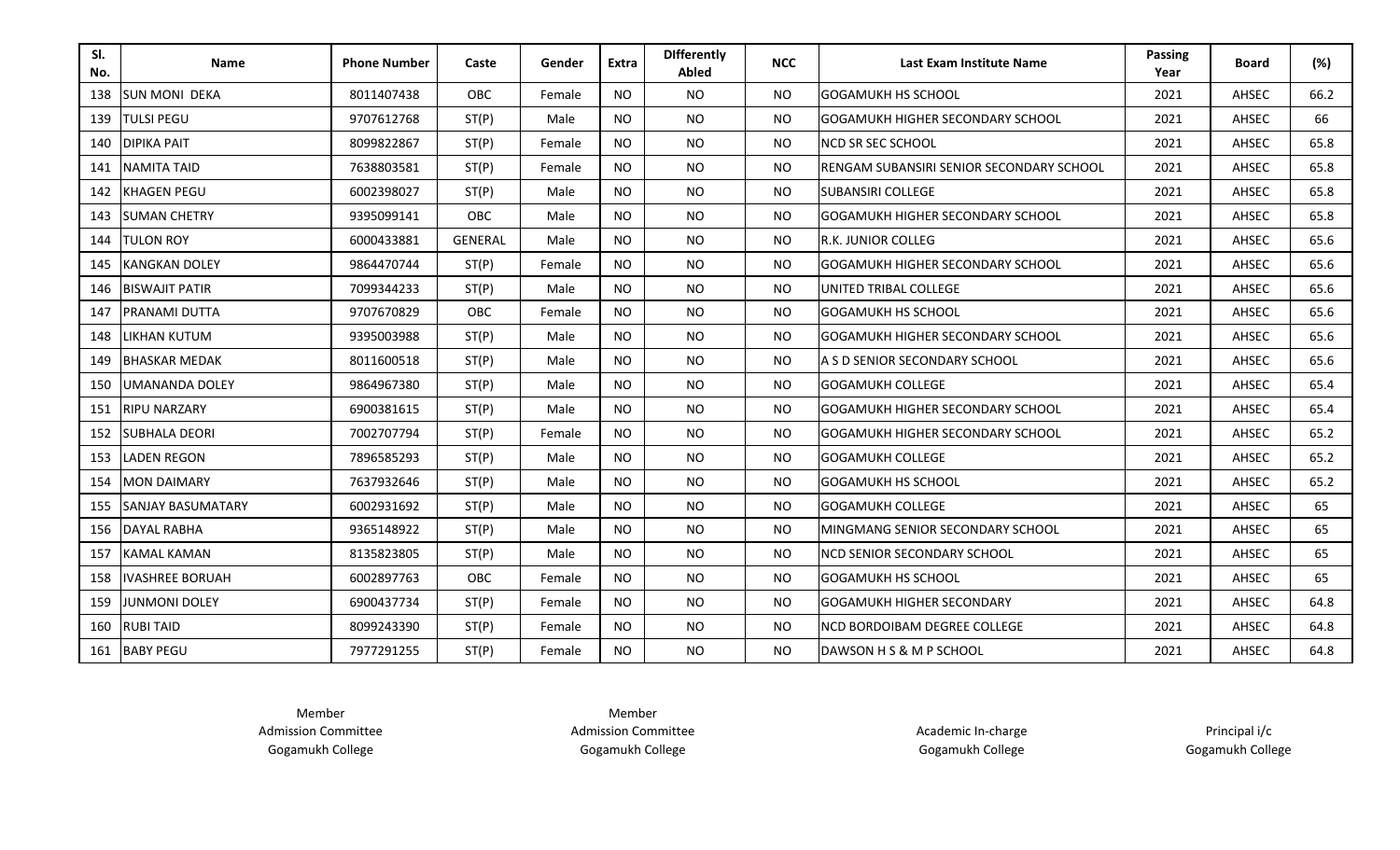# **Gogamukh College Reservation Category/ST(P)**

| <b>B.A. 1st Semester 2021-22</b> |  |  |
|----------------------------------|--|--|
|----------------------------------|--|--|

| SI.<br>No. | Name                      | <b>Phone Number</b> | Caste | Gender | Extra     | <b>Differently</b><br>Abled | <b>NCC</b> | Last Exam Institute Name                | Passing<br>Year | <b>Board</b> | (%)  |
|------------|---------------------------|---------------------|-------|--------|-----------|-----------------------------|------------|-----------------------------------------|-----------------|--------------|------|
| 1          | <b>BIDISHA PATIR</b>      | 8474827107          | ST(P) | Female | NO.       | NO.                         | NO.        | <b>IUNITED TRIBAL COLLEGE</b>           | 2021            | AHSEC        | 64.8 |
| 2          | <b>KAYUM PEGU</b>         | 6003795619          | ST(P) | Female | NO.       | <b>NO</b>                   | NO.        | GOGAMUKH HIGHER SECONDARY SCHOOL        | 2021            | AHSEC        | 64.6 |
| 3          | <b>BINITA PEGU</b>        | 9394708094          | ST(P) | Male   | NO.       | NO.                         | NO.        | GOGAMUKH HIGHER SECONDARY SCHOOL        | 2021            | AHSEC        | 64.4 |
| 4          | <b>BISWANATH PATIR</b>    | 7099543328          | ST(P) | Male   | <b>NO</b> | <b>NO</b>                   | <b>NO</b>  | <b>GOGAMUKH COLLEGE</b>                 | 2021            | AHSEC        | 64.4 |
| 5          | <b>JONAK PATIR</b>        | 9394882987          | ST(P) | Male   | NO.       | <b>NO</b>                   | NO.        | <b>GOGAMUKH HS SCHOOL</b>               | 2021            | AHSEC        | 64.4 |
| 6          | <b>RUPALI PEGU</b>        | 7638817769          | ST(P) | Female | NO.       | <b>NO</b>                   | <b>NO</b>  | <b>GOGAMUKH COLLEGE</b>                 | 2021            | AHSEC        | 64.2 |
| 7          | <b>BHARAT PEGU</b>        | 6003789122          | ST(P) | Male   | <b>NO</b> | <b>NO</b>                   | NO.        | GOGAMUKH HIGHER SECONDARY               | 2021            | AHSEC        | 64.2 |
| 8          | <b>BISHNU PEGU</b>        | 9864963078          | ST(P) | Male   | NO.       | <b>NO</b>                   | NO.        | GOGAMUKH HIGHER SECONDARY SCHOOL        | 2021            | AHSEC        | 64.2 |
| 9          | <b>RAHUL HAZONG</b>       | 6000383329          | ST(P) | Male   | NO.       | NO.                         | NO.        | IR.K. SR SECONDARY SCHOOL               | 2021            | AHSEC        | 64   |
| 10         | <b>KRISHNA BASUMATARY</b> | 9707670788          | ST(P) | Male   | NO.       | NO.                         | NO.        | GOGAMUKH HIGHER SECONDARY SCHOOL        | 2021            | AHSEC        | 64   |
| 11         | <b>CHUMU PEGU</b>         | 7099542120          | ST(P) | Female | <b>NO</b> | <b>NO</b>                   | NO.        | <b>GOGAMUKH H S SCHOOL</b>              | 2021            | AHSEC        | 64   |
| 12         | ANAMIKA PATIR             | 6003171859          | ST(P) | Female | NO.       | NO.                         | NO.        | <b>UNITED TRIBAL COLLEGE</b>            | 2021            | AHSEC        | 64   |
| 13         | <b>BIPUL KUMBANG</b>      | 9395187106          | ST(P) | Male   | <b>NO</b> | <b>NO</b>                   | <b>NO</b>  | <b>GOGAMUKH HS SCHOOL</b>               | 2021            | AHSEC        | 64   |
| 14         | <b>URMILA BORO</b>        | 8822404267          | ST(P) | Female | <b>NO</b> | NO.                         | NO.        | IGOGAMUKH COLLEGE                       | 2021            | AHSEC        | 63.8 |
| 15         | JURI DEORI                | 8876820265          | ST(P) | Female | NO.       | <b>NO</b>                   | NO.        | <b>GOGAMUKH COLLEGE</b>                 | 2021            | AHSEC        | 63.8 |
| 16         | <b>FIRUJ DOLEY</b>        | 9954408542          | ST(P) | Male   | NO.       | <b>NO</b>                   | <b>NO</b>  | <b>GOGAMUKH COLLEGE</b>                 | 2021            | AHSEC        | 63.8 |
| 17         | KUNJAN DOLEY              | 9707037561          | ST(P) | Male   | NO.       | NO.                         | NO.        | IGOGAMUKH COLLEGE                       | 2021            | AHSEC        | 63.6 |
| 18         | <b>MARESKUMAR BRAHMA</b>  | 9394204528          | ST(P) | Male   | NO.       | NO.                         | NO.        | <b>GOGAMUKH HIGHER SECONDARY SCHOOL</b> | 2021            | AHSEC        | 63.6 |
| 19         | <b>RIMJIM PEGU</b>        | 8822642565          | ST(P) | Female | <b>NO</b> | <b>NO</b>                   | NO.        | GOGAMUKH HIGHER SECONDARY SCHOOL        | 2021            | AHSEC        | 63.6 |
| 20         | <b>RICHITA PEGU</b>       | 6000192268          | ST(P) | Male   | <b>NO</b> | <b>NO</b>                   | <b>NO</b>  | <b>GOGAMUKH H.S. SCHOOL</b>             | 2021            | AHSEC        | 63.6 |
| 21         | <b>MONMOHAN PEGU</b>      | 9365554724          | ST(P) | Male   | NO.       | NO.                         | NO.        | IUNITED TRIBEL DIGREE COLLEGE           | 2021            | AHSEC        | 63.6 |
| 22         | <b>KUSHAL PEGU</b>        | 9395193896          | ST(P) | Male   | <b>NO</b> | <b>NO</b>                   | NO.        | ASSAM ACADEMY JUNIOR COLLEGE            | 2021            | AHSEC        | 63.6 |
| 23         | HEMANTA BRAHMA            | 6901400455          | ST(P) | Male   | NO.       | NO.                         | NO.        | IKARNESWAR PERMEY HIGH SCHOOL           | 2021            | AHSEC        | 63.6 |
| 24         | TILOK DAIMARY             | 7896354707          | ST(P) | Male   | <b>NO</b> | <b>NO</b>                   | NO.        | <b>GOGAMUKH HS SCHOOL</b>               | 2021            | AHSEC        | 63.4 |
| 25         | <b>JINTU KUTUM</b>        | 9365747626          | ST(P) | Male   | <b>NO</b> | <b>NO</b>                   | NO.        | MING MANG SENIOR SECONDARY COLLEGE      | 2021            | AHSEC        | 63.4 |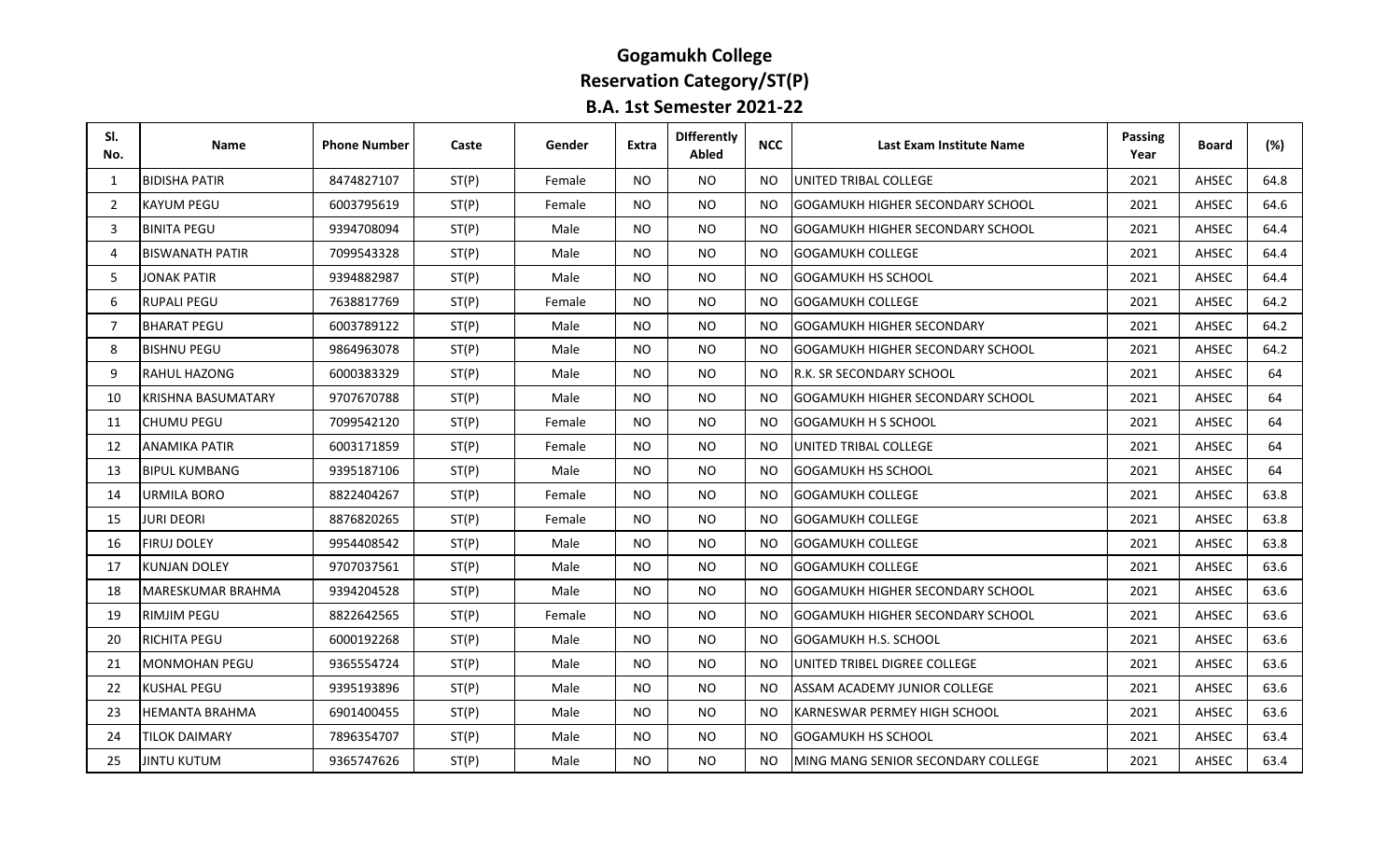| 26 | <b>BIPUL MILI</b>        | 9394204363 | ST(P) | Male   | <b>NO</b> | <b>NO</b> | <b>NO</b>  | <b>IGOGAMUKH HIGHER SECONDARY</b>        | 2021 | AHSEC | 63.4 |
|----|--------------------------|------------|-------|--------|-----------|-----------|------------|------------------------------------------|------|-------|------|
| 27 | IBORNALI KAMAN           | 7635919580 | ST(P) | Female | <b>NO</b> | <b>NO</b> | <b>YES</b> | <b>JUNITED TRIBEL DEGREE COLLEGE</b>     | 2021 | AHSEC | 63.4 |
| 28 | <b>JOIKONENG PATIR</b>   | 6001519993 | ST(P) | Female | <b>NO</b> | <b>NO</b> | <b>NO</b>  | <b>JUNITED TRIBAL COLLEGE</b>            | 2021 | AHSEC | 63.4 |
| 29 | <b>BHASKAR DOLEY</b>     | 7002859758 | ST(P) | Male   | <b>NO</b> | <b>NO</b> | <b>NO</b>  | <b>IGOGAMUKH HIGHER SECONDARY SCHOOL</b> | 2021 | AHSEC | 63.2 |
| 30 | <b>ISHIVANI PEGU</b>     | 9678496320 | ST(P) | Female | <b>NO</b> | <b>NO</b> | <b>NO</b>  | <b>IGOGAMUKH HIGHER SECONDARY SCHOOL</b> | 2021 | AHSEC | 63.2 |
| 31 | <b>UJJOL PEGU</b>        | 6002686085 | ST(P) | Male   | <b>NO</b> | <b>NO</b> | <b>NO</b>  | <b>ASSAM ACADEMY JUNIOUR COLLEGE</b>     | 2021 | AHSEC | 63.2 |
| 32 | <b>BORNALI PEGU</b>      | 7086841500 | ST(P) | Female | <b>NO</b> | <b>NO</b> | <b>NO</b>  | <b>IGOGAMUKH COLLEGE</b>                 | 2021 | AHSEC | 63.2 |
| 33 | ISUBARNA PEGU            | 8822882794 | ST(P) | Female | <b>NO</b> | <b>NO</b> | <b>NO</b>  | <b>IGOGAMUKH HIGHER SECONDARY SCHOOL</b> | 2021 | AHSEC | 63   |
| 34 | <b>REBON DOLEY</b>       | 7099407632 | ST(P) | Male   | <b>NO</b> | <b>NO</b> | <b>NO</b>  | <b>IGOGAMUKH HIGHER SECONDARY SCHOOL</b> | 2021 | AHSEC | 63   |
| 35 | <b>IPRIYANGSU PEGU</b>   | 9101738361 | ST(P) | Male   | <b>NO</b> | <b>NO</b> | <b>NO</b>  | <b>IGOGAMUKH HS SCHOOL</b>               | 2021 | AHSEC | 62.8 |
| 36 | <b>IKAMAL BASUMATARY</b> | 9864751903 | ST(P) | Male   | <b>NO</b> | <b>NO</b> | <b>NO</b>  | IMINGMANG SENIOR SECONDARY SCHOOL        | 2021 | AHSEC | 62.8 |

Member Admission Committee Gogamukh College

Member Admission Committee Gogamukh College

Academic In-charge Gogamukh College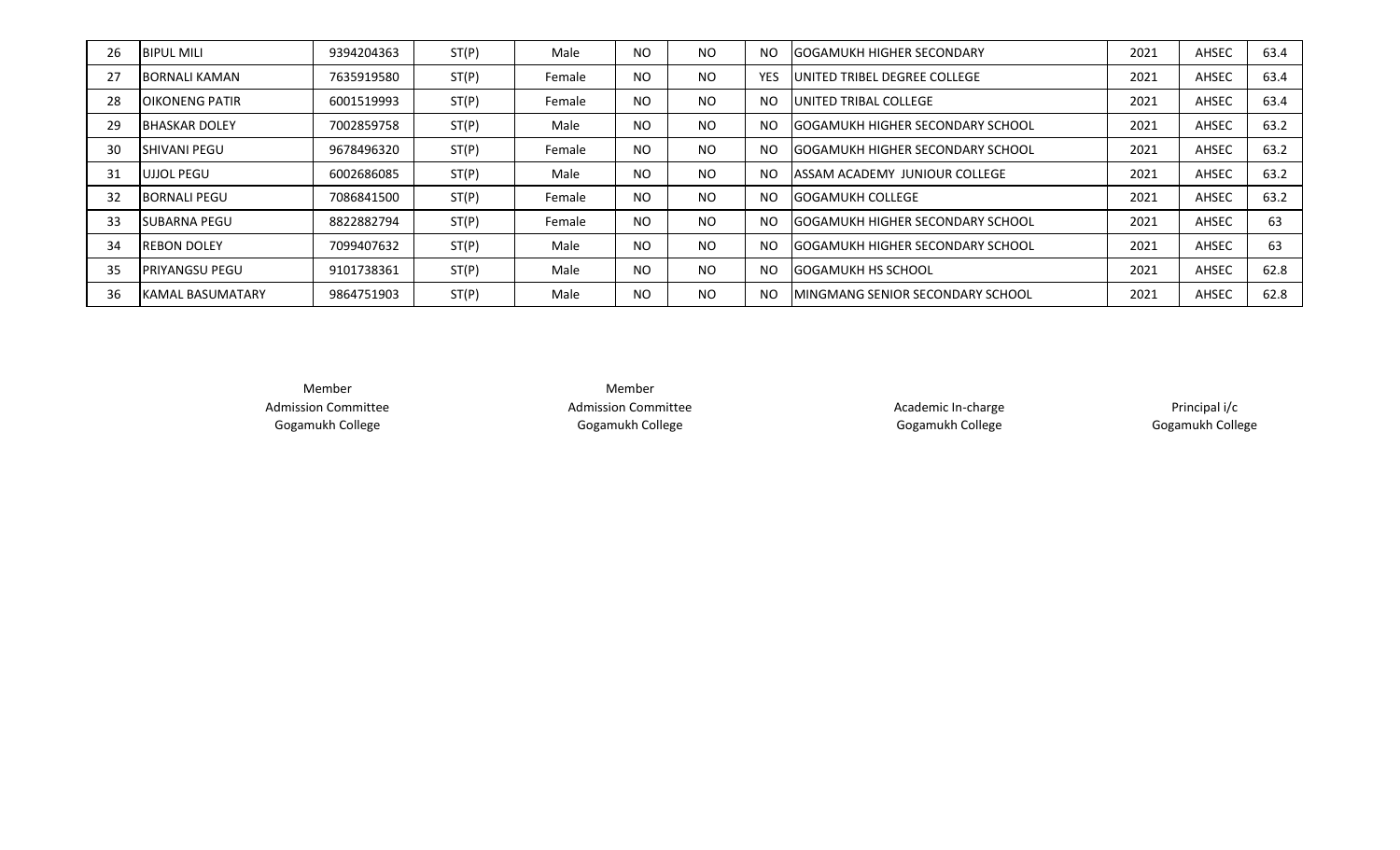#### **Gogamukh College Reservation Category/OBC B.A. 1st Semester 2021-22**

| SI.<br>No.     | <b>Name</b>                  | <b>Phone Number</b> | Caste      | Gender | <b>Extra</b> | <b>Differently</b><br><b>Abled</b> | <b>NCC</b> | Last Exam Institute Name                         | Passing<br>Year | <b>Board</b> | (%)  |
|----------------|------------------------------|---------------------|------------|--------|--------------|------------------------------------|------------|--------------------------------------------------|-----------------|--------------|------|
| 1              | <b>SUMAN PAUL</b>            | 6003152367          | OBC        | Male   | <b>NO</b>    | <b>NO</b>                          | NO.        | <b>GOGAMUKH GIRLS HIGH SCHOOL</b>                | 2021            | AHSEC        | 64.8 |
| 2              | JURI BORUAH                  | 9954417700          | OBC.       | Female | <b>NO</b>    | NO.                                | NO.        | <b>GOGAMUKH HIGHER SECONDARY SCHOOL</b>          | 2021            | AHSEC        | 64.6 |
| 3              | <b>RASHMI DEV</b>            | 6000519966          | OBC        | Female | NO.          | <b>NO</b>                          | NO.        | <b>NCD COLLEGE</b>                               | 2021            | AHSEC        | 64.4 |
| $\overline{4}$ | <b>SANJIB BORAH</b>          | 9957140274          | OBC        | Male   | <b>NO</b>    | <b>NO</b>                          | NO.        | R.K. SR SECONDARY SCHOOL                         | 2021            | AHSEC        | 64.2 |
| 5              | <b>BISHNU BAHADUR CHETRY</b> | 9864490291          | OBC        | Male   | <b>NO</b>    | <b>NO</b>                          | NO.        | <b>GOGAMUKH COLLEGE</b>                          | 2021            | AHSEC        | 63.4 |
| 6              | <b>BIMAN BORDOLOI</b>        | 9864675983          | <b>OBC</b> | Male   | <b>NO</b>    | <b>NO</b>                          | <b>NO</b>  | <b>GOGAMUKH HIGHER SECONDARY SCHOOL</b>          | 2021            | AHSEC        | 63.4 |
| $\overline{7}$ | <b>BIBEK ORANG</b>           | 9365222644          | OBC        | Male   | <b>NO</b>    | NO.                                | NO.        | R K SR SEC SCHOOL                                | 2021            | AHSEC        | 63.2 |
| 8              | <b>ANU PRADHAN</b>           | 9954680114          | <b>OBC</b> | Female | <b>NO</b>    | <b>NO</b>                          | NO.        | RK SENIOR SECONDARY SCHOOL                       | 2021            | AHSEC        | 63.2 |
| 9              | <b>DEBAJIT CHANGMAI</b>      | 7635920772          | <b>OBC</b> | Male   | NO.          | NO.                                | NO.        | IMADHYA MINGMANG BETBARI SENIOR SECONDARY SCHOOL | 2021            | AHSEC        | 63   |
| 10             | JADUMONI KHANIKAR            | 7002161510          | OBC        | Male   | <b>NO</b>    | <b>NO</b>                          | <b>NO</b>  | <b>BIGINADI HS SCHOOL</b>                        | 2021            | AHSEC        | 63   |
| 11             | PUJAMONI HAZARIKA            | 9957712206          | OBC        | Female | <b>NO</b>    | <b>NO</b>                          | NO.        | R K SR SEC SCHOOL                                | 2021            | AHSEC        | 63   |
| 12             | SONIA RAJUWAR                | 8099427067          | <b>OBC</b> | Female | <b>NO</b>    | <b>NO</b>                          | NO.        | <b>R K SR SEC SCHOOL</b>                         | 2021            | AHSEC        | 62.8 |
| 13             | <b>DEBAJIT GOGOI</b>         | 6003220539          | OBC        | Male   | <b>NO</b>    | <b>NO</b>                          | NO.        | <b>GOGAMUKH HIGHER SECANDARY</b>                 | 2021            | AHSEC        | 62.8 |
| 14             | <b>MANASHJYOTI KHANIKAR</b>  | 7099811731          | <b>OBC</b> | Male   | <b>NO</b>    | <b>NO</b>                          | NO.        | RK SENIOR SECONDARY SCHOOL                       | 2021            | AHSEC        | 62.6 |
| 15             | LAKHIMAI CHUTIA              | 8011874913          | OBC        | Female | <b>NO</b>    | <b>NO</b>                          | <b>NO</b>  | <b>GOGAMUKH COLLEGE</b>                          | 2021            | AHSEC        | 62.4 |
| 16             | PUJA LAHAN                   | 6003457847          | <b>OBC</b> | Female | <b>NO</b>    | NO.                                | <b>NO</b>  | <b>GOGAMUKH HS SCHOOL</b>                        | 2021            | AHSEC        | 62   |
| 17             | <b>BIKI JHARIA</b>           | 9864779036          | OBC        | Male   | <b>NO</b>    | <b>NO</b>                          | NO.        | R K SR SEC SCHOOL                                | 2021            | AHSEC        | 62   |
| 18             | CHANU BISWAKARMA             | 8837476839          | OBC        | Male   | <b>NO</b>    | <b>NO</b>                          | NO.        | N C D SENIOR SECONDARY SCHOOL                    | 2021            | AHSEC        | 62   |
| 19             | <b>NARAYAN CHETRY</b>        | 9613479390          | OBC.       | Male   | NO.          | NO.                                | NO.        | <b>GOGAMUKH COLLEGE</b>                          | 2021            | AHSEC        | 61.8 |
| 20             | DHANJIT CHETIA               | 6003558592          | OBC        | Male   | NO.          | <b>NO</b>                          | NO.        | <b>NORTH BANK COLLEGE</b>                        | 2021            | AHSEC        | 61.6 |
| 21             | <b>MUNMI BORUAH</b>          | 6000172484          | OBC        | Female | <b>NO</b>    | NO.                                | <b>NO</b>  | <b>GOGAMUKH HS SCHOOL</b>                        | 2021            | AHSEC        | 61.6 |
| 22             | <b>DIPEN CHUTIA</b>          | 6900730672          | OBC        | Male   | <b>NO</b>    | <b>NO</b>                          | NO.        | <b>GOGAMUKH COLLEGE</b>                          | 2021            | AHSEC        | 61.2 |
| 23             | SABITA PHUKAN                | 8723961090          | <b>OBC</b> | Female | <b>NO</b>    | NO.                                | NO.        | GOGAMUKH GIRLS SENIOR SECONDARY SCHOOL           | 2021            | AHSEC        | 61   |
| 24             | <b>BHABAKANTA BORAH</b>      | 8011832243          | OBC        | Male   | <b>NO</b>    | NO.                                | NO.        | R.K. SR SECONDARY SCHOOL                         | 2021            | AHSEC        | 61   |
| 25             | POMPI BORUAH                 | 8822559583          | <b>OBC</b> | Female | NO.          | NO.                                | NO.        | SUBANSIRI SR SEC SCHOOL                          | 2021            | AHSEC        | 61   |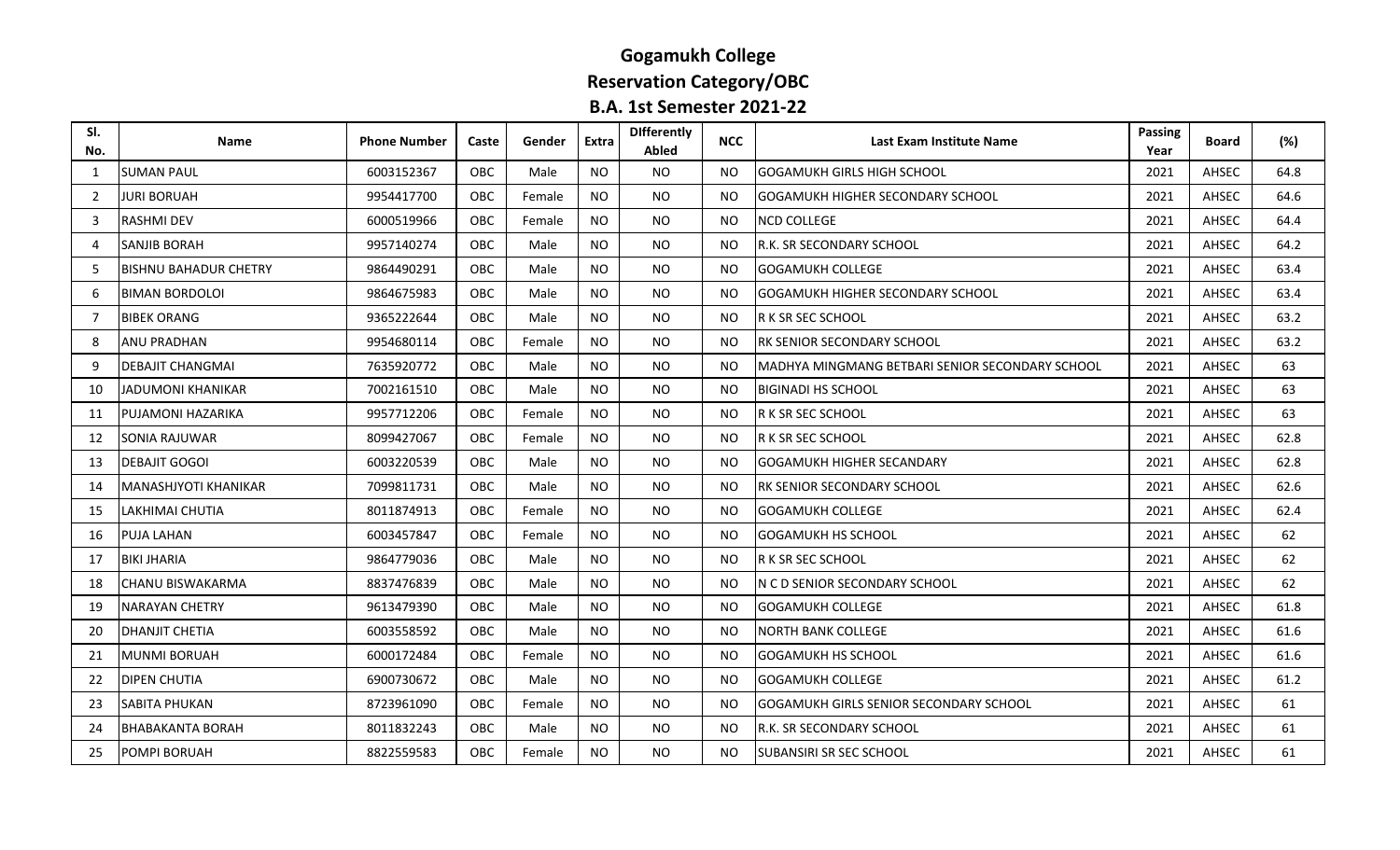| 26 | <b>PURNIMA GOHAIN</b>      | 6001404602 | OBC        | Female | <b>NO</b> | NO.        | NO.        | <b>R K SENIOR SECONDARY SCHOOL</b>       | 2021 | AHSEC | 61   |
|----|----------------------------|------------|------------|--------|-----------|------------|------------|------------------------------------------|------|-------|------|
| 27 | <b>GITARTHA GOGOI</b>      | 9864791958 | OBC        | Male   | <b>NO</b> | NO.        | NO.        | <b>DHAKUAKHANA COLLEGE</b>               | 2021 | AHSEC | 60.8 |
| 28 | SANGEETA CHETRY            | 9707722190 | OBC        | Female | <b>NO</b> | NO.        | NO.        | <b>IMINGMANG SENIOR SECONDARY SCHOOL</b> | 2021 | AHSEC | 60.8 |
| 29 | <b>BUDHESWAR CHUTIA</b>    | 8099874823 | OBC        | Male   | <b>NO</b> | NO.        | NO.        | <b>GOGAMUKH</b>                          | 2021 | AHSEC | 60.6 |
| 30 | <b>SAMMER BORAIK</b>       | 6901400105 | OBC        | Male   | <b>NO</b> | <b>NO</b>  | NO.        | <b>R K SR SEC SCHOOL</b>                 | 2021 | AHSEC | 60.4 |
| 31 | <b>CHAMPAK KONCH</b>       | 6900411380 | OBC        | Male   | <b>NO</b> | <b>NO</b>  | <b>NO</b>  | <b>DHAKUAKHANA COLLEGE</b>               | 2021 | AHSEC | 60.4 |
| 32 | <b>SAHADEV TUDU</b>        | 7896493311 | OBC        | Male   | <b>NO</b> | NO.        | NO.        | <b>GOGAMUKH HIGHER SCONDARY</b>          | 2021 | AHSEC | 60.2 |
| 33 | <b>DIPSHIKHA BORAH</b>     | 9365826168 | <b>OBC</b> | Female | <b>NO</b> | NO.        | NO.        | <b>NORTH BANK COLLEGE</b>                | 2021 | AHSEC | 60   |
| 34 | <b>BISHAL GOGOI</b>        | 7635933874 | OBC        | Male   | <b>NO</b> | NO.        | NO.        | <b>NORTH BANK COLLEGE</b>                | 2021 | AHSEC | 59.8 |
| 35 | LAKHI HEMROM               | 7099376695 | OBC        | Female | <b>NO</b> | <b>NO</b>  | NO.        | <b>GOGAMUKH HIGHER SCONDARY</b>          | 2021 | AHSEC | 59.8 |
| 36 | <b>KUSHAL KONWAR</b>       | 8822430480 | OBC        | Male   | <b>NO</b> | <b>NO</b>  | <b>NO</b>  | <b>GOGAMUKH COLLEGE</b>                  | 2021 | AHSEC | 59.6 |
| 37 | <b>NAYANMONI DIHINGIA</b>  | 7635984517 | OBC        | Female | <b>NO</b> | <b>NO</b>  | <b>NO</b>  | <b>NCD COLLEGE</b>                       | 2021 | AHSEC | 59.4 |
| 38 | KOILASH CHUTIA             | 9707613413 | OBC        | Male   | NO        | NO.        | NO.        | <b>RK SENIOR SECONDARY SCHOOL</b>        | 2021 | AHSEC | 59.2 |
| 39 | <b>PARI CHUTIA</b>         | 7577036113 | OBC        | Female | <b>NO</b> | NO.        | <b>NO</b>  | <b>GOGAMUKH COLLAGE</b>                  | 2021 | AHSEC | 59.2 |
| 40 | <b>PRAKASH BORMAN</b>      | 7086477035 | OBC        | Male   | <b>NO</b> | <b>NO</b>  | NO.        | <b>GOGAMUKH HIGHER SECONDARY SCHOOL</b>  | 2021 | AHSEC | 59.2 |
| 41 | <b>HARI CHANDRA BORMAN</b> | 9864631827 | OBC        | Male   | <b>NO</b> | <b>NO</b>  | <b>NO</b>  | <b>GOGAMUKH COLLEGE</b>                  | 2021 | AHSEC | 59   |
| 42 | <b>RASHI CHUTIA</b>        | 9395273080 | OBC        | Female | <b>NO</b> | NO.        | NO.        | <b>SUBANSIRI COLLEGE</b>                 | 2021 | AHSEC | 58.6 |
| 43 | DEVARAJ DAHAL              | 8822105958 | OBC        | Male   | <b>NO</b> | NO.        | NO.        | <b>GOGAMUKH COLLEGE</b>                  | 2021 | AHSEC | 58.6 |
| 44 | <b>NUMAL CHUTIA</b>        | 7099112707 | OBC        | Male   | <b>NO</b> | <b>NO</b>  | NO.        | <b>NORTH BANK COLLEGE</b>                | 2021 | AHSEC | 58.4 |
| 45 | NIBEDITA CHETIA            | 9394542840 | OBC        | Female | <b>NO</b> | NO.        | NO.        | <b>GOGAMUKH COLLEGE</b>                  | 2021 | AHSEC | 58.4 |
| 46 | <b>SASHINDRA SAIKIA</b>    | 9365317731 | OBC        | Male   | <b>NO</b> | <b>YES</b> | <b>NO</b>  | <b>GOGAMUKH HIGHER SECONDARY SCHOOL</b>  | 2021 | AHSEC | 58.4 |
| 47 | <b>BARSHA RANEE CHUTIA</b> | 9365041586 | OBC        | Female | <b>NO</b> | <b>NO</b>  | NO.        | <b>GOGAMUKH JR. GIRLS COLLAGE</b>        | 2021 | AHSEC | 58   |
| 48 | <b>BIPLABIKA CHUTIA</b>    | 8099633961 | OBC        | Female | NO        | NO.        | NO.        | <b>NCD COLLEGE</b>                       | 2021 | AHSEC | 58   |
| 49 | MAHANTA CHUTIA             | 8134882334 | OBC        | Male   | <b>NO</b> | <b>NO</b>  | <b>YES</b> | <b>GUGAMUKH COLLEGE</b>                  | 2021 | AHSEC | 57.8 |
| 50 | DOYBOKI PRADHAN            | 8724838536 | OBC        | Female | <b>NO</b> | <b>NO</b>  | NO.        | <b>GOGAMUKH HS SCHOOL</b>                | 2021 | AHSEC | 57.5 |
| 51 | <b>BINOD BORAH</b>         | 7086882916 | OBC        | Male   | <b>NO</b> | NO.        | NO.        | R K SR SEC SCHOOL                        | 2021 | AHSEC | 56.8 |
| 52 | <b>HIRA DORJI</b>          | 9954408080 | OBC        | Female | NO        | NO.        | NO.        | <b>GOGAMUKH COLLEGE</b>                  | 2021 | AHSEC | 56.8 |
| 53 | <b>DEBAJIT NEOG</b>        | 7637017215 | <b>OBC</b> | Male   | <b>NO</b> | NO.        | NO.        | <b>GOGAMUKH COLLEGE</b>                  | 2021 | AHSEC | 56.8 |
| 54 | ANUPAM                     | 7099794672 | OBC        | Male   | <b>NO</b> | NO.        | NO.        | <b>GOGAMUKH COLLAGE</b>                  | 2021 | AHSEC | 56.6 |
| 55 | <b>PUNYA CHUTIA</b>        | 7099376985 | OBC        | Female | <b>NO</b> | <b>NO</b>  | NO.        | <b>GOGAMUKH HS SCHOOL</b>                | 2021 | AHSEC | 56.4 |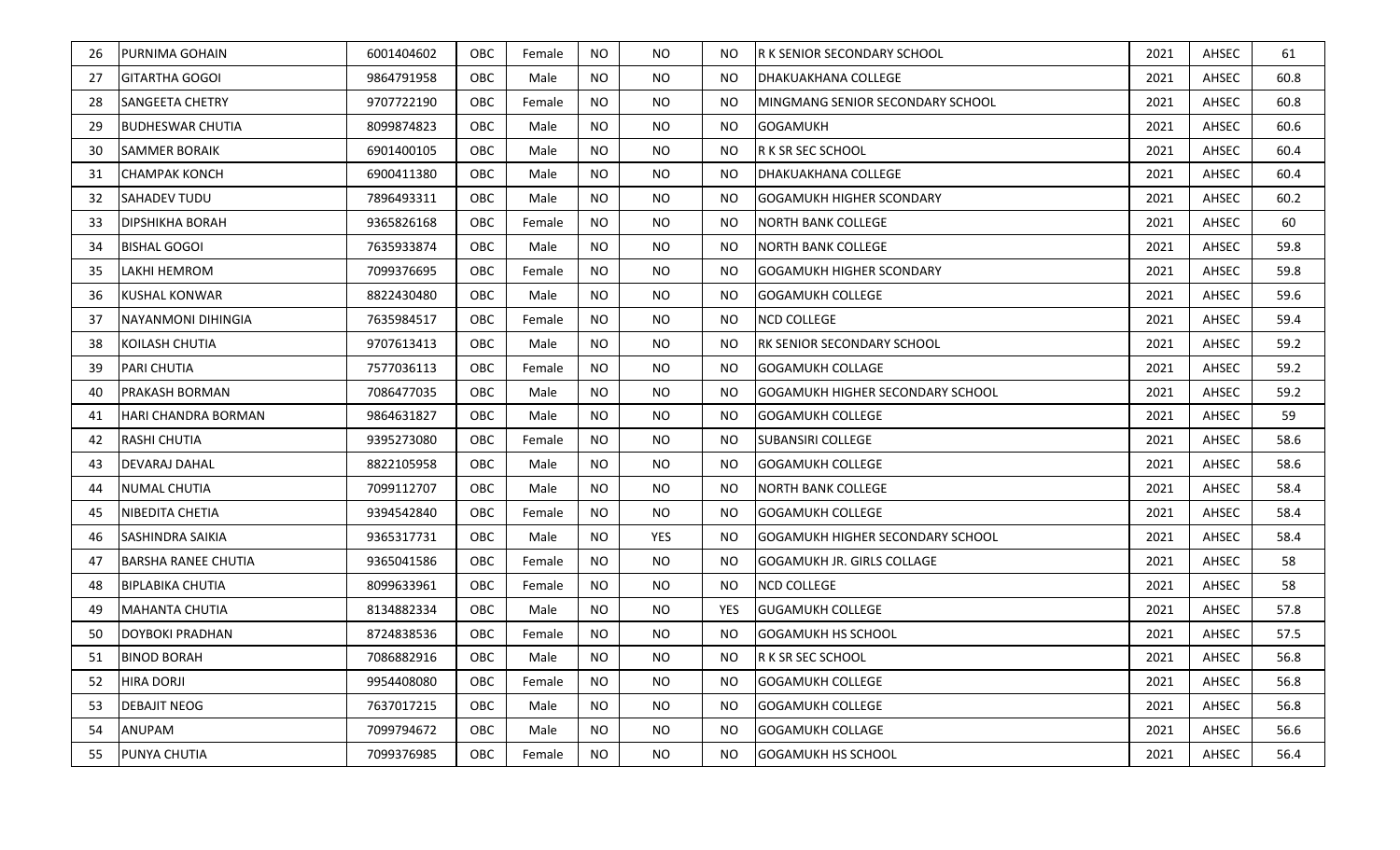| 56 | <b>HIRA CHETRY</b>     | 9395090677 | OBC        | Female | <b>NO</b> | NO.       | NO.       | <b>GOGAMUKH GIRLS SR SEC SCHOOL</b>                |      | AHSEC | 56.4  |
|----|------------------------|------------|------------|--------|-----------|-----------|-----------|----------------------------------------------------|------|-------|-------|
| 57 | <b>GITA DAS</b>        | 9707670716 | OBC        | Female | <b>NO</b> | NO.       | NO.       | <b>GOGAMUKH HS SCHOOL</b>                          |      | AHSEC | 56.4  |
| 58 | SHYAMAL DEKA           | 6001857539 | OBC        | Male   | NO        | NO.       | NO.       | <b>GOGAMUKH COLLEGE</b>                            |      | AHSEC | 56.4  |
| 59 | <b>PAMILA NATH</b>     | 9395231600 | OBC        | Female | <b>NO</b> | NO.       | NO.       | R K JUNIOR COLLEGE<br>2021                         |      | AHSEC | 56.2  |
| 60 | <b>AMBIKA DEVI RAI</b> | 6003689191 | OBC        | Female | <b>NO</b> | <b>NO</b> | NO.       | <b>RK SENIOR SECONDARY SCHOOL</b>                  | 2021 | AHSEC | 56.2  |
| 61 | <b>ARCHANA BHUYAN</b>  | 8099823346 | OBC        | Female | <b>NO</b> | <b>NO</b> | <b>NO</b> | <b>GOGAMUKH COLLEGE</b>                            | 2021 | AHSEC | 55.8  |
| 62 | <b>BINITA NATH</b>     | 8471997581 | OBC        | Female | <b>NO</b> | <b>NO</b> | NO.       | <b>GOGAMUKH GIRLS COLLEGE</b>                      | 2021 | AHSEC | 55.6  |
| 63 | <b>BIKRAM CHETRY</b>   | 6002924557 | OBC        | Male   | <b>NO</b> | <b>NO</b> | NO.       | <b>GOGAMUKH COLLEGE</b>                            | 2021 | AHSEC | 55.6  |
| 64 | <b>ABANTI TAMULI</b>   | 8135817580 | OBC        | Female | <b>NO</b> | <b>NO</b> | NO.       | <b>GOGAMUKH COLLEGE</b>                            | 2021 | AHSEC | 55.6  |
| 65 | JYOTI BORUAH           | 9707613064 | OBC        | Male   | <b>NO</b> | <b>NO</b> | NO.       | <b>R.K SENIOR SECONDARY SCHOOL</b>                 | 2021 | AHSEC | 55.6  |
| 66 | <b>MOUSUMI NATH</b>    | 9678497252 | OBC        | Female | <b>NO</b> | <b>NO</b> | <b>NO</b> | <b>R.K JUNIOR COLLEGE</b>                          | 2021 | AHSEC | 55.17 |
| 67 | <b>CHIMPI GOGOI</b>    | 8011673663 | OBC        | Female | <b>NO</b> | <b>NO</b> | <b>NO</b> | <b>GOGAMUKH COLLEGE</b>                            |      | AHSEC | 55    |
| 68 | <b>GANESH RAI</b>      | 6003364845 | OBC        | Male   | <b>NO</b> | NO.       | NO.       | <b>R.K SENIOR COLLEGE</b>                          |      | AHSEC | 54.8  |
| 69 | <b>DHANESWAR LOHAR</b> | 7483224930 | OBC        | Male   | <b>NO</b> | NO.       | NO.       | MACHKHOWA HIGHER SECONDARY SCHOOL                  |      | AHSEC | 54.8  |
| 70 | <b>INDIRA GOGOI</b>    | 6001659236 | OBC        | Female | <b>NO</b> | <b>NO</b> | NO.       | <b>GOGAMUKH COLLEGE</b>                            |      | AHSEC | 54.8  |
| 71 | <b>NIHARIKA BORAH</b>  | 9395079929 | OBC        | Female | <b>NO</b> | <b>NO</b> | <b>NO</b> | <b>BORDOLONI HS SCHOOL</b>                         | 2021 | AHSEC | 54.6  |
| 72 | <b>MUNMUN CHETRY</b>   | 7637932453 | OBC        | Female | <b>NO</b> | NO.       | NO.       | <b>GOGAMUKH HS SCHOOL</b>                          | 2021 | AHSEC | 54.5  |
| 73 | KANMAI SAIKIA          | 8486924872 | OBC        | Female | <b>NO</b> | NO.       | NO.       | <b>GOGAMUKH HS SCHOOL</b>                          | 2021 | AHSEC | 54.4  |
| 74 | <b>RINTU SAIKIA</b>    | 8822174547 | OBC        | Male   | <b>NO</b> | <b>NO</b> | NO.       | <b>RK JUNIOR COLLEGE</b>                           | 2021 | AHSEC | 54.4  |
| 75 | <b>PROTIVA BARLA</b>   | 9101333906 | OBC        | Female | <b>NO</b> | NO.       | NO.       | R. K SR. SEC SCHOOL                                |      | AHSEC | 54.4  |
| 76 | <b>BISHAL PRADHAN</b>  | 6000109656 | OBC        | Male   | <b>NO</b> | <b>NO</b> | <b>NO</b> | <b>GOGAMUKH HS SCHOOL</b>                          | 2021 | AHSEC | 54.2  |
| 77 | MAMATA TAMANG          | 6003504457 | OBC        | Female | <b>NO</b> | <b>NO</b> | NO.       | <b>RK SENIOR SECONDARY SCHOOL</b>                  | 2021 | AHSEC | 54    |
| 78 | <b>SUMSUMI CHUTIA</b>  | 7896702219 | OBC        | Female | NO        | NO.       | NO.       | <b>GOGAMUKH COLLEGE</b>                            | 2021 | AHSEC | 54    |
| 79 | <b>SANU BORAIK</b>     | 8011736015 | OBC        | Male   | <b>NO</b> | <b>NO</b> | NO.       | IMADHYA MINGMANG KADAMGURI SENIOR SECONDARY SCHOOL | 2021 | AHSEC | 54    |
| 80 | <b>JYOTI SAIKIA</b>    | 9531267103 | OBC        | Female | <b>NO</b> | <b>NO</b> | NO.       | <b>SUBANSIRI SENIOR SECONDARY SCHOOL</b>           | 2021 | AHSEC | 53.6  |
| 81 | <b>GOBIN SAIKIA</b>    | 6003598564 | OBC        | Male   | <b>NO</b> | NO.       | NO.       | <b>GOGAMUKH COLLEGE</b>                            | 2021 | AHSEC | 53.6  |
| 82 | <b>MANDAL MARDI</b>    | 6002530798 | OBC        | Male   | NO        | NO.       | NO.       | IMADHYA MINGMANG KADAMGURI SENIOR SECONDARY SCHOOL | 2021 | AHSEC | 53.17 |
| 83 | <b>MINTU PHUKAN</b>    | 9707613036 | <b>OBC</b> | Female | <b>NO</b> | NO.       | NO.       | <b>BHIMPORA COLLEGE</b>                            | 2021 | AHSEC | 53.17 |
| 84 | <b>RAMESWAR TUDU</b>   | 6002496495 | OBC        | Male   | <b>NO</b> | NO.       | NO.       | <b>SUBANSIRI J.R COLLEGE</b>                       | 2021 | AHSEC | 52.4  |
| 85 | PRASTOTI CHUTIA        | 8123404947 | OBC        | Female | <b>NO</b> | <b>NO</b> | NO.       | GHILAMARA GIRLS SENIOR SECONDARY SCHOOL            | 2021 | AHSEC | 52.4  |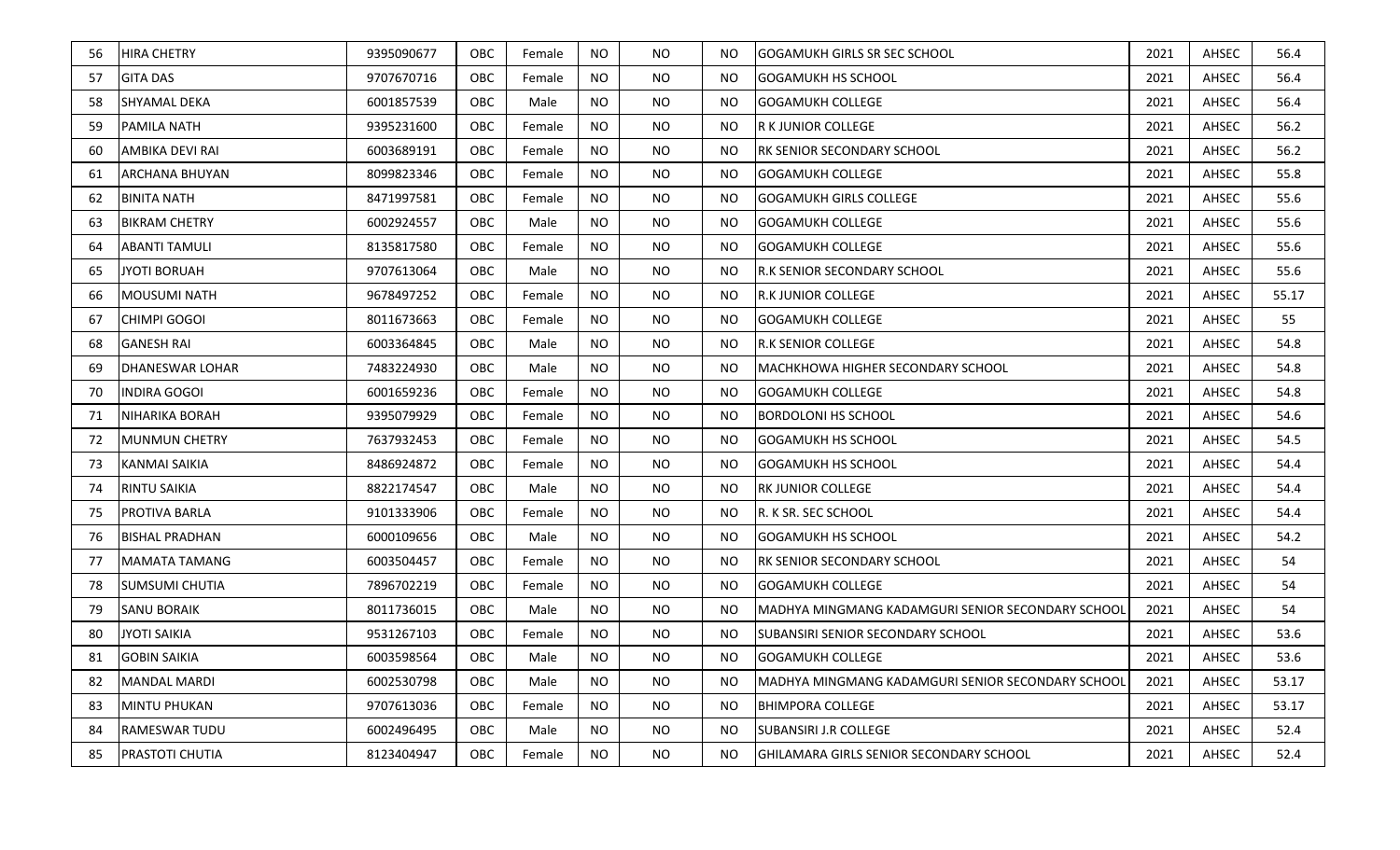| 86 | <b>IRAJANI ORANG</b>     | 6026719573 | OBC        | Male   | <b>NO</b>      | NO. | <b>NO</b>      | <b>IR K SR SEC SCHOOL</b>               |      | AHSEC | 52.4 |
|----|--------------------------|------------|------------|--------|----------------|-----|----------------|-----------------------------------------|------|-------|------|
| 87 | <b>INUMAL CHETRY</b>     | 6003736553 | <b>OBC</b> | Male   | <b>NO</b>      | NO. | N <sub>O</sub> | 2021<br><b>IGOGAMUKH COLLEGE</b>        |      | AHSEC | 51.8 |
| 88 | <b>SEPALI SEN</b>        | 6000871874 | OBC        | Female | <b>NO</b>      | NO. | N <sub>O</sub> | 2021<br>IGOGAMUKH HS SCHOOL             |      | AHSEC | 51.6 |
| 89 | <b>IKIRAN MIZAR</b>      | 7086573093 | <b>OBC</b> | Male   | <b>NO</b>      | NO. | N <sub>O</sub> | 2021<br>IGOGAMUKH COLLEGE               |      | AHSEC | 51.6 |
| 90 | <b>ICHUMI HEMROM</b>     | 9394656079 | <b>OBC</b> | Female | N <sub>O</sub> | NO. | <b>NO</b>      | ILAKHIMPUR GIRLS COLLEGE                |      | AHSEC | 51.4 |
| 91 | <b>DIPIKA RAY</b>        | 8761910440 | OBC        | Female | <b>NO</b>      | NO. | N <sub>O</sub> | <b>IGOGAMUKH COLLEGE</b>                |      | AHSEC | 51.2 |
| 92 | <b>DEBAKI DEVI</b>       | 9365647370 | OBC        | Female | <b>NO</b>      | NO. | N <sub>O</sub> | <b>IGOGAMUKH GIRLS SR SEC SCHOOL</b>    |      | AHSEC | 51   |
| 93 | <b>ISEWALI CHUTIA</b>    | 9678407675 | OBC        | Female | <b>NO</b>      | NO. | <b>NO</b>      | IBHIMPARA SENIOR SECONDARY SCHOOL       |      | AHSEC | 50.8 |
| 94 | <b>IMON MOHAN BORUAH</b> | 8011940171 | <b>OBC</b> | Male   | <b>NO</b>      | NO. | <b>NO</b>      | <b>ISUBANSIRI COLLAGE</b>               |      | AHSEC | 50.5 |
| 95 | <b>IDULUMONI GOHAIN</b>  | 8812059792 | <b>OBC</b> | Female | <b>NO</b>      | NO. | <b>NO</b>      | GOGAMUKH GIRL'S SENIOR SECONDARY SCHOOL | 2021 | AHSEC | 50.2 |
| 96 | <b>MAINU SAIKIA</b>      | 6003093963 | OBC        | Female | <b>NO</b>      | NO. | <b>NO</b>      | <b>IGOGAMUKH COLLEGE</b>                | 2021 | AHSEC | 50.2 |
| 97 | <b>IPURABI BORUAH</b>    | 7635918028 | OBC        | Female | <b>NO</b>      | NO. | <b>NO</b>      | <b>IGOGAMUKH GIRLS SR SEC SCHOOL</b>    | 2021 | AHSEC | 49.8 |

Member Admission Committee Gogamukh College

Member Admission Committee Gogamukh College

Academic In-charge Gogamukh College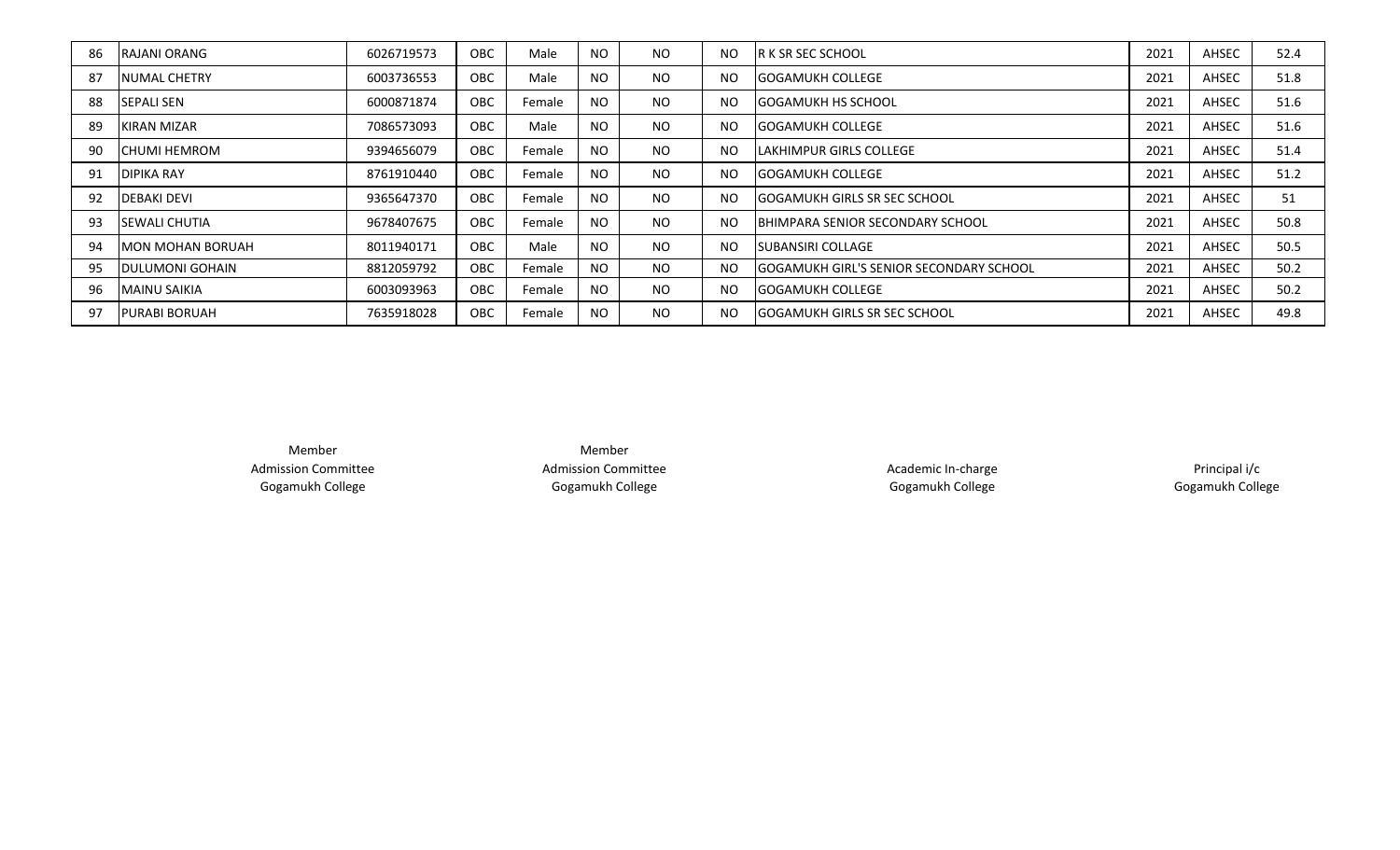#### **Gogamukh College Reservation Category/SC, B.A. 1st Semester 2021-22**

| SI.<br>No.     | <b>Name</b>             | <b>Phone Number</b> | Caste     | Gender | Extra     | <b>Differently</b><br>Abled | <b>NCC</b> | Last Exam Institute Name                      | <b>Passing</b><br>Year | <b>Board</b> | (%)   |
|----------------|-------------------------|---------------------|-----------|--------|-----------|-----------------------------|------------|-----------------------------------------------|------------------------|--------------|-------|
| 1              | SOURAV JYOTI BHARALI    | 8011174175          | <b>SC</b> | Male   | <b>NO</b> | <b>NO</b>                   | NO.        | IMACHKHOWA HIGHER SECONDARY SCHOOL            | 2021                   | AHSEC        | 64.6  |
| 2              | PRIYA DAS               | 7575988740          | <b>SC</b> | Female | <b>NO</b> | <b>NO</b>                   | <b>NO</b>  | NCD SR SEC SCHOOL                             | 2021                   | AHSEC        | 64.33 |
| 3              | SANCHITA DAS            | 9706696671          | <b>SC</b> | Female | <b>NO</b> | <b>NO</b>                   | NO.        | GOGAMUKH GIRLS SR SEC SCHOOL                  | 2021                   | AHSEC        | 64.2  |
| $\overline{a}$ | DHIRAJ BISWAS           | 8011301506          | <b>SC</b> | Male   | <b>NO</b> | NO.                         | NO.        | J N V LAKHIMPUR                               | 2021                   | <b>CBSE</b>  | 62    |
| 5              | <b>BHARATI HAZARIKA</b> | 8638553864          | <b>SC</b> | Female | <b>NO</b> | <b>NO</b>                   | <b>NO</b>  | <b>GOGAMUKH COLLEGE</b>                       | 2021                   | AHSEC        | 58    |
| 6              | DIPAK DAS               | 8638407920          | <b>SC</b> | Male   | <b>NO</b> | <b>NO</b>                   | NO.        | R.K SENIOR SECONDARY SCHOOL                   | 2021                   | AHSEC        | 57.8  |
| $\overline{7}$ | DEVAJIT DAS             | 8011174823          | <b>SC</b> | Male   | <b>NO</b> | <b>NO</b>                   | NO.        | <b>BORDOLONI CENTRAL COLLEGE</b>              | 2021                   | AHSEC        | 57.4  |
| 8              | <b>JYOTIKA DAS</b>      | 6003278489          | <b>SC</b> | Female | <b>NO</b> | <b>NO</b>                   | <b>NO</b>  | <b>GOGAMUKH COLLEGE</b>                       | 2021                   | AHSEC        | 56.6  |
| 9              | <b>PHAGUNI DAS</b>      | 8822072227          | <b>SC</b> | Female | <b>NO</b> | NO                          | NO.        | <b>SUBANSIRI COLLEGE</b>                      | 2021                   | AHSEC        | 56.6  |
| 10             | USHA DAS                | 7099688396          | <b>SC</b> | Female | <b>NO</b> | <b>NO</b>                   | <b>NO</b>  | GOGAMUKH HS SCHOOL                            | 2021                   | AHSEC        | 56.4  |
| 11             | MRINALI DAS             | 6000946614          | <b>SC</b> | Female | <b>NO</b> | NO.                         | NO.        | R.K SENIOR SECONDARY SCHOOL                   | 2021                   | AHSEC        | 55.6  |
| 12             | PINKI HAZARIKA          | 6900950194          | <b>SC</b> | Female | <b>NO</b> | <b>NO</b>                   | NO.        | DHEMAJI PUBLIC ACADEMY                        | 2021                   | AHSEC        | 54.8  |
| 13             | <b>SUBHADRA DAS</b>     | 6901936203          | <b>SC</b> | Female | <b>NO</b> | <b>NO</b>                   | <b>NO</b>  | ASD JR COLLEGE                                | 2021                   | AHSEC        | 54.2  |
| 14             | IJUNKI MALLAH           | 6002549936          | <b>SC</b> | Female | NO        | NO.                         | NO.        | R.K SENIOR SECONDARY SCHOOL                   | 2021                   | AHSEC        | 53.8  |
| 15             | LAKHIMAI DAS            | 8822186730          | <b>SC</b> | Female | <b>NO</b> | NO.                         | NO.        | <b>GOGAMUKH COLLEGE</b>                       | 2021                   | AHSEC        | 53.6  |
| 16             | <b>SUSMITA BONIA</b>    | 8822357761          | <b>SC</b> | Female | <b>NO</b> | <b>NO</b>                   | <b>NO</b>  | GOGAMUKH HIGHER SECONDARY SCHOOL              | 2021                   | AHSEC        | 53.4  |
| 17             | NABAMI DAS              | 6003826348          | <b>SC</b> | Female | <b>NO</b> | <b>NO</b>                   | NO.        | SUBANSIRI SR SEC SCHOOL                       | 2021                   | AHSEC        | 51.6  |
| 18             | <b>HIMADRI DAS</b>      | 9101235837          | <b>SC</b> | Female | <b>NO</b> | NO.                         | NO.        | <b>GOGAMUKH GIRLS SR SEC SCHOOL</b>           | 2021                   | AHSEC        | 51    |
| 19             | <b>DALIMI SUTRADHAR</b> | 9707612802          | <b>SC</b> | Female | <b>NO</b> | <b>NO</b>                   | NO.        | <b>GOGAMUKH COLLEGE</b>                       | 2021                   | AHSEC        | 50.4  |
| 20             | PRADUNYA HAZARIKA       | 6002284279          | <b>SC</b> | Male   | <b>NO</b> | <b>NO</b>                   | NO.        | <b>SUBANSIRI COLLEGE</b>                      | 2021                   | AHSEC        | 49.8  |
| 21             | <b>SUSHMITA DAS</b>     | 9864280424          | <b>SC</b> | Female | <b>NO</b> | NO.                         | NO.        | <b>GOGAMUKH HS SCHOOL</b>                     | 2021                   | AHSEC        | 49.67 |
| 22             | <b>JINAMONI DAS</b>     | 6002401674          | <b>SC</b> | Female | <b>NO</b> | NO.                         | NO.        | <b>MORIDHAL COLLEGE</b>                       | 2021                   | AHSEC        | 49.6  |
| 23             | <b>MADHUMOTI DAS</b>    | 9864391104          | <b>SC</b> | Female | <b>NO</b> | <b>NO</b>                   | NO.        | <b>GOGAMUKH GIRLS SENIOR SECONDARY SCHOOL</b> | 2021                   | AHSEC        | 49    |
| 24             | ANJU MARMAKAR           | 6901756935          | <b>SC</b> | Female | <b>NO</b> | <b>NO</b>                   | <b>NO</b>  | GOGAMUKH JR GIRLS COLLEGE                     | 2021                   | AHSEC        | 45.83 |
| 25             | <b>GIRINDRA DAS</b>     | 6002889120          | <b>SC</b> | Male   | NO.       | NO.                         | NO.        | SUBANSIRI SENIOR SECONDARY SCHOOL             | 2021                   | AHSEC        | 45.4  |

Member Admission Committee Gogamukh College

Member Admission Committee Gogamukh College

Academic In-charge Gogamukh College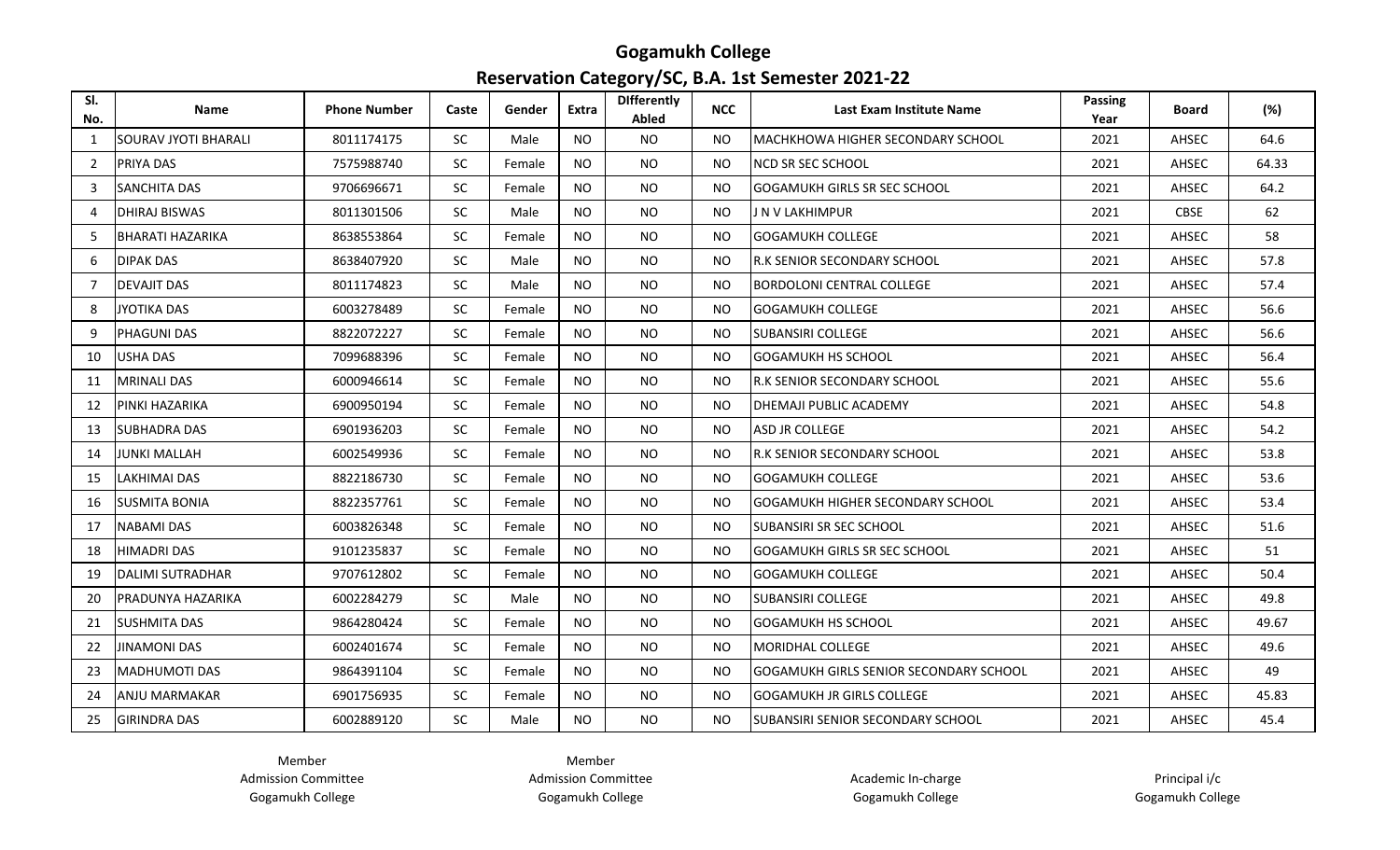# **Gogamukh College Reservation Category/ST(H) B.A. 1st Semester 2021-22**

| JI.<br>No. | <b>Name</b>       | <b>Phone Number</b> | Caste | Gender | Extra         | <b>Differently</b><br><b>Abled</b> | <b>NCC</b> | t Exam Institute Name.<br>Last | <b>Passing</b><br>Year | Board | $(%_{1})$        |
|------------|-------------------|---------------------|-------|--------|---------------|------------------------------------|------------|--------------------------------|------------------------|-------|------------------|
|            | MONALISHA TERONPI | 8486935608          | ST(H) | Female | $\sim$<br>טיי | <b>NO</b>                          | ΝO         | <b>GOGAMUKH COLLEGE</b>        | 2021                   | AHSEC | $ -$<br>הה<br>Ju |

Member Admission Committee Gogamukh College

Member Admission Committee Gogamukh College

Academic In-charge Gogamukh College